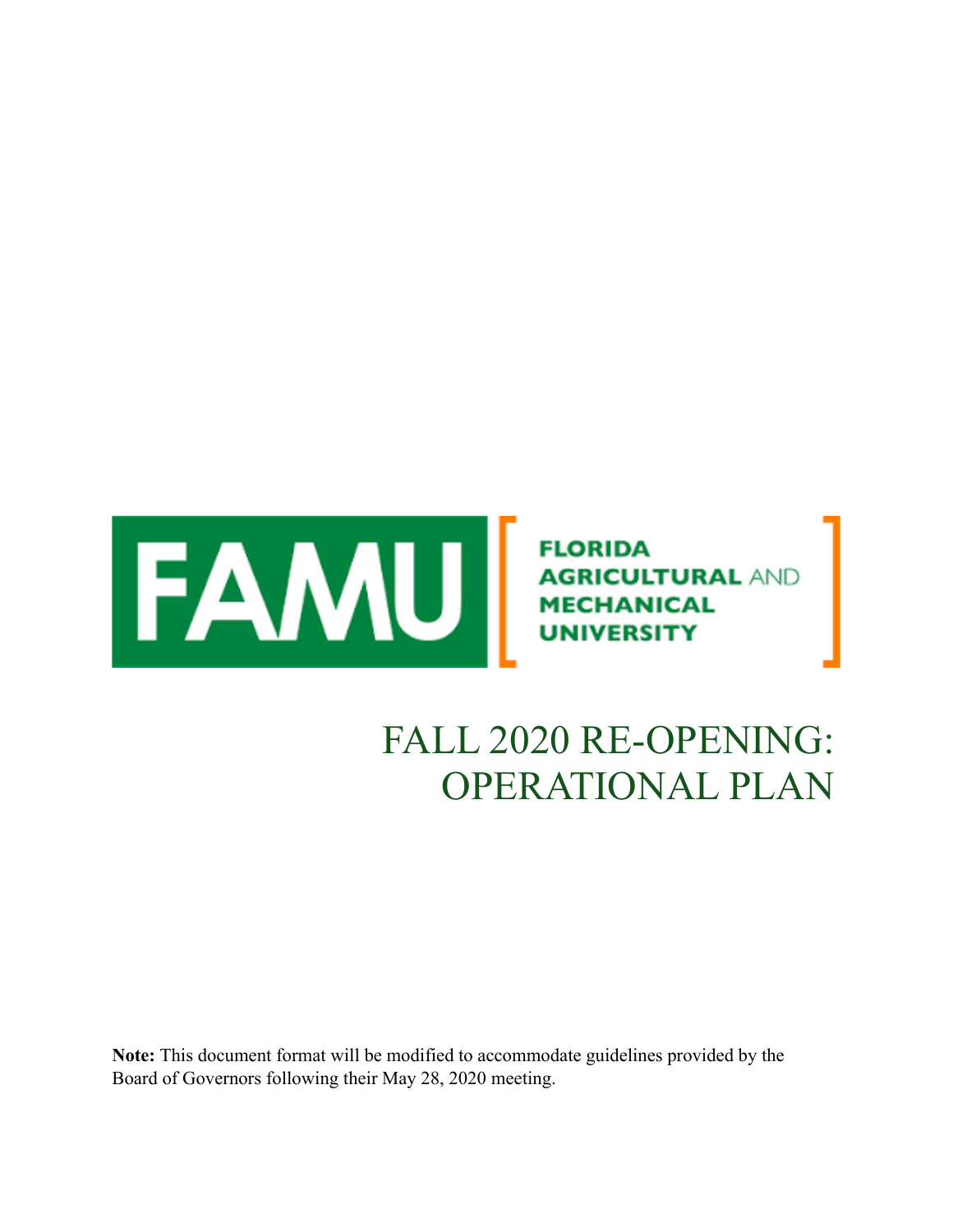# **Table of Contents**

| L.<br>П.<br>III.<br>IV.<br>$V_{\rm r}$ |
|----------------------------------------|
|                                        |
|                                        |
|                                        |
|                                        |
|                                        |
|                                        |
|                                        |
|                                        |
|                                        |
|                                        |
|                                        |
|                                        |
|                                        |
|                                        |
|                                        |
|                                        |
|                                        |
|                                        |
|                                        |
|                                        |
|                                        |
|                                        |
|                                        |
|                                        |
|                                        |
|                                        |
|                                        |
|                                        |
|                                        |
| Page 2 of 26                           |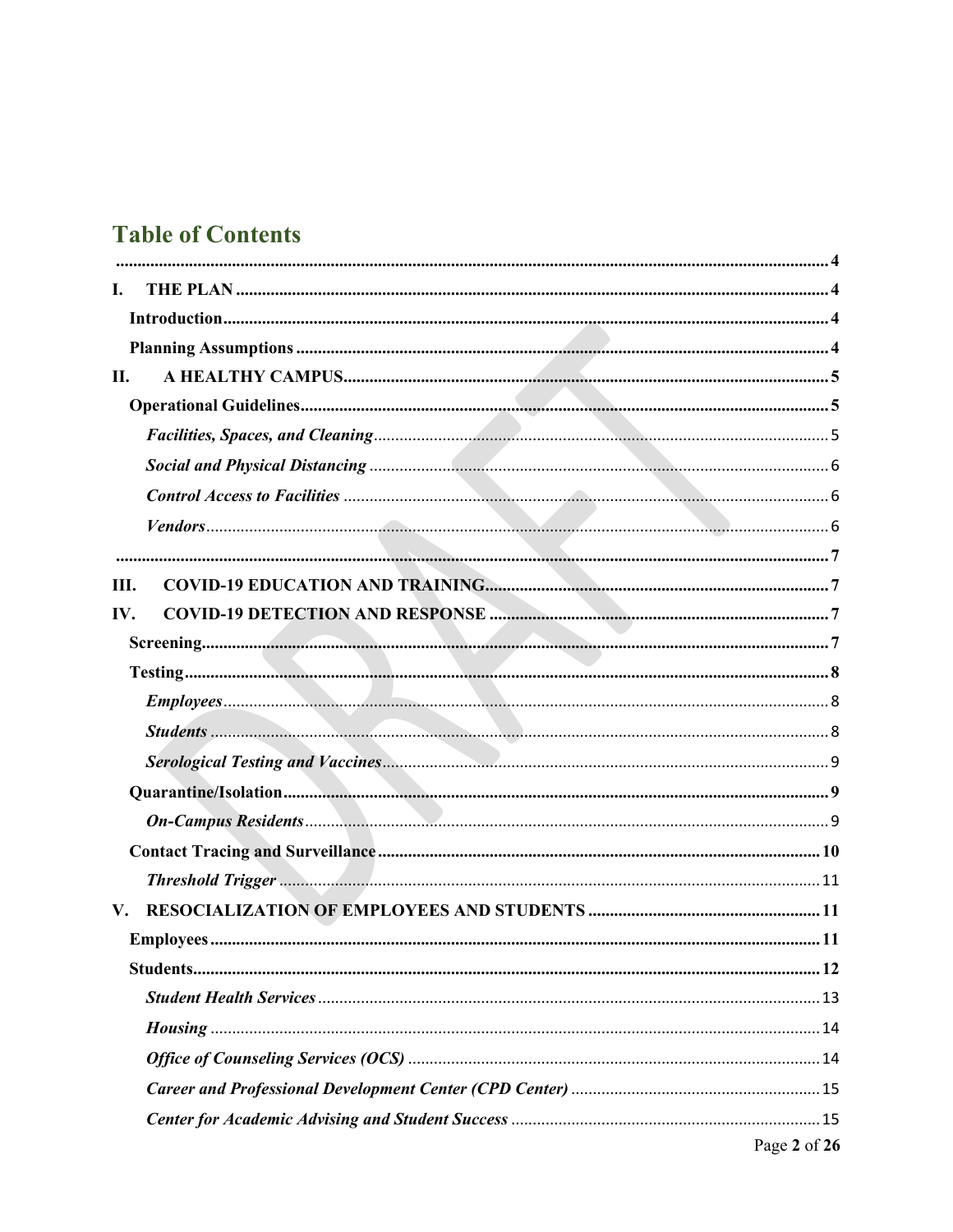| FAMU Educational Research Center for Child Development (FAMU-ERCCD) 17 |  |
|------------------------------------------------------------------------|--|
|                                                                        |  |
|                                                                        |  |
|                                                                        |  |
|                                                                        |  |
|                                                                        |  |
| VI.                                                                    |  |
|                                                                        |  |
|                                                                        |  |
|                                                                        |  |
|                                                                        |  |
|                                                                        |  |
|                                                                        |  |
|                                                                        |  |
|                                                                        |  |
|                                                                        |  |
|                                                                        |  |
| VII.                                                                   |  |
|                                                                        |  |
| VIII.                                                                  |  |
| IX.                                                                    |  |
|                                                                        |  |
|                                                                        |  |
|                                                                        |  |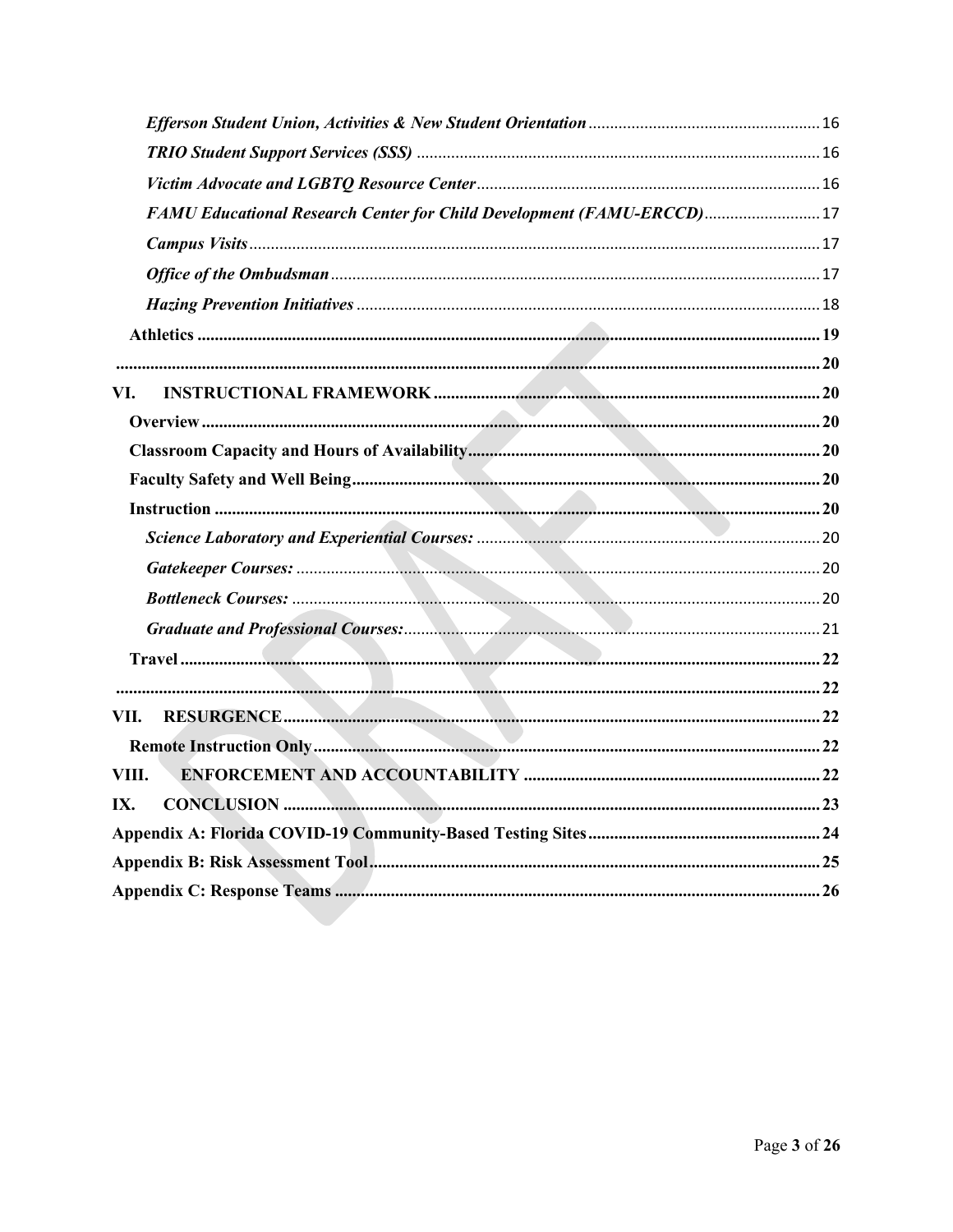### **I. THE PLAN**

#### <span id="page-3-2"></span><span id="page-3-1"></span><span id="page-3-0"></span>**Introduction**

Florida A&M University (University) will be re-opening in fall 2020 with a continued commitment to excellence with caring. Safeguarding the health and safety of all members of the University community is central to our mission and at the core of our response to the COVID-19 pandemic. In the early days of the pandemic, the University's Emergency Management Team coordinated institutional action navigating the University's state of emergency. On April 23, 2020, President Larry Robinson, PhD, established the Operational Continuity Taskforce (Taskforce). The Taskforce consisted of representation across all divisions with expertise in critical areas ranging from public health to finance. Dr. Robinson charged the Taskforce to consider the impact of the COVID-19 pandemic on the University and develop recommendations for re-opening in fall 2020. The Taskforce deliberated on a broad range of scenarios as well as fiscal and operational outcomes, reporting their recommendations to senior leadership and the Board of Trustees.

In May 2020, the Board of Governors developed the "Blueprint for Re-Opening the State University System of Florida Campuses" (Blueprint). The Blueprint requires each University to draft individualized plans for re-opening. Florida A&M University's Operational Plan (Plan) comports with the Board of Governors' outlined expectations and is based on science, industry and government guidance. Our planning process has greatly benefitted from collaborations with industry consultants, local and state health officials, as well as State University System (SUS) working groups. The resulting operational plan serves as the framework for the University's preparation of facilities, cleaning and social distancing protocols. The University's plan also highlights our focus on members of the University community, focusing on education and training, risk assessment and mitigation as well as detection and response.

We continue to deliver excellence in instruction and the overall student experience. In addition, the thoughtful and cautious approach to re-opening reinforces faculty and staff confidence in Florida A&M University as a continued employer of choice.

#### <span id="page-3-3"></span>**Planning Assumptions**

- University considerations are subject to evolving guidance from the Board of Governors, state, and federal re-opening guidelines.
- The SARS-CoV-2 virus responsible for COVID-19 will remain in circulation until an effective vaccine becomes widely used.
- Considerations must be made in the event of a campus, local or regional outbreak.
- Individuals with comorbidities are and will remain vulnerable to disease complications and higher mortality.
- Teaching and reinforcing prevention behaviors are essential strategies to minimize the spread of COVID-19 and other infectious diseases. These behaviors include hand and cough hygiene, social distancing and frequent cleaning and disinfection of high touch surfaces.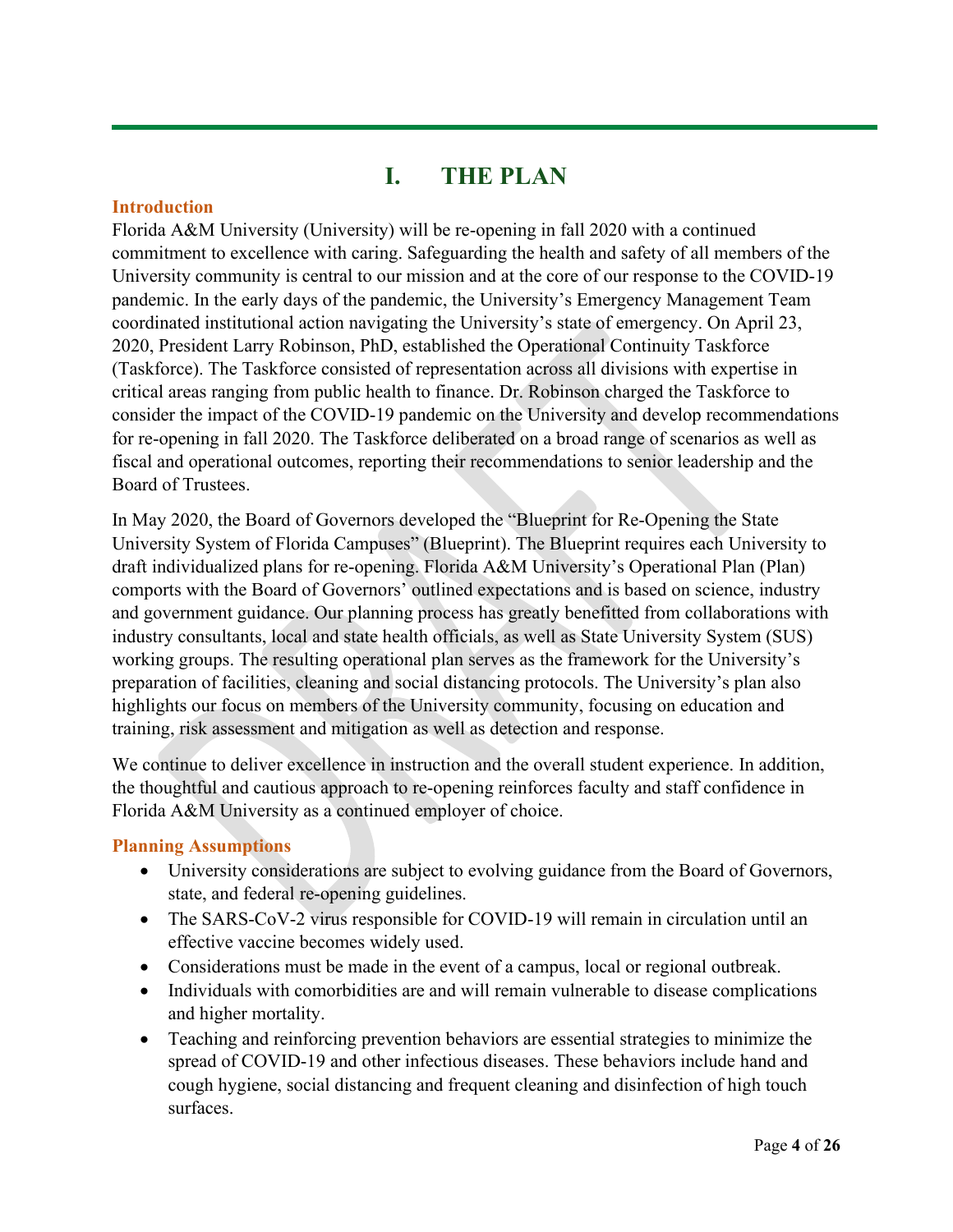• Early identification and quarantine of symptomatic individuals is important to reduce the risk of outbreaks.

### **II. A HEALTHY CAMPUS**

#### <span id="page-4-1"></span><span id="page-4-0"></span>**Operational Guidelines**

The health and safety of the University community is a shared responsibility among students, employees, vendors, volunteers, visitors, and surrounding community members. The University continues to implement enhanced cleaning protocols and transmission mitigation strategies. University practices closely align with Board of Governors, state, and federal guidelines for reopening.

#### <span id="page-4-2"></span>*Facilities, Spaces, and Cleaning*

University Plant Operations and Maintenance (POM) will provide scheduled deep cleaning and disinfecting of all University facilities, including classrooms, office spaces, housing and food service facilities, research equipment and laboratories, and public spaces. POM will employ various sanitation and disinfection methods, including fogging, electrostatic spraying and manual disinfection. The type of disinfection needed is determined by space usage. POM will adjust air changes to increase ventilation efficiencies for buildings, as appropriate. Ultraviolet light (UVC) air purification systems will also be installed in high traffic facilities to mitigate the risk of aerial transmission of virus particulates through ventilation systems.

The University has begun implementing strategies to decrease the number of contact points in buildings, including the installation of motion activated light switches, touch free soap and paper towel dispensers, and the use of contactless payment methods wherever possible. Hand sanitizer will be readily available throughout campus. POM has begun installation of portable hand sanitizer stations in high traffic areas. Routine sanitization of high contact/heavy traffic areas is incorporated into the regular cleaning schedule.

Signage and communications throughout public spaces and elevators serve as reminders to members of the University community about the importance of hand hygiene and social distancing. Employees and students will be empowered to contribute to cleaning and sanitizing efforts through training and education. For example, employees will be directed to clean and disinfect areas after use. Students will be instructed to use provided disinfectant wipes or spray to clean their immediate surroundings before and after each class.

The University has developed an inventory list and initiated the procurement process to ensure at least one year's supply of face coverings, disinfectant liquid and wipes, as well as alcohol-based hand sanitizer for use in facilities, including classrooms and workspaces.

POM is responsible for acquiring and/or coordinating Personal Protective Equipment (PPE) and face coverings, and disinfecting and sanitizing supplies for University campuses and locations, including the College of Law, satellite campuses, the FAMU Developmental Research School (FAMU DRS), and the Educational Research Center for Child Development (FAMU-ERCCD). In addition to complimentary face coverings and sanitizing supplies, the University is partnering with current vendors to install personal safety kit vending machines throughout the University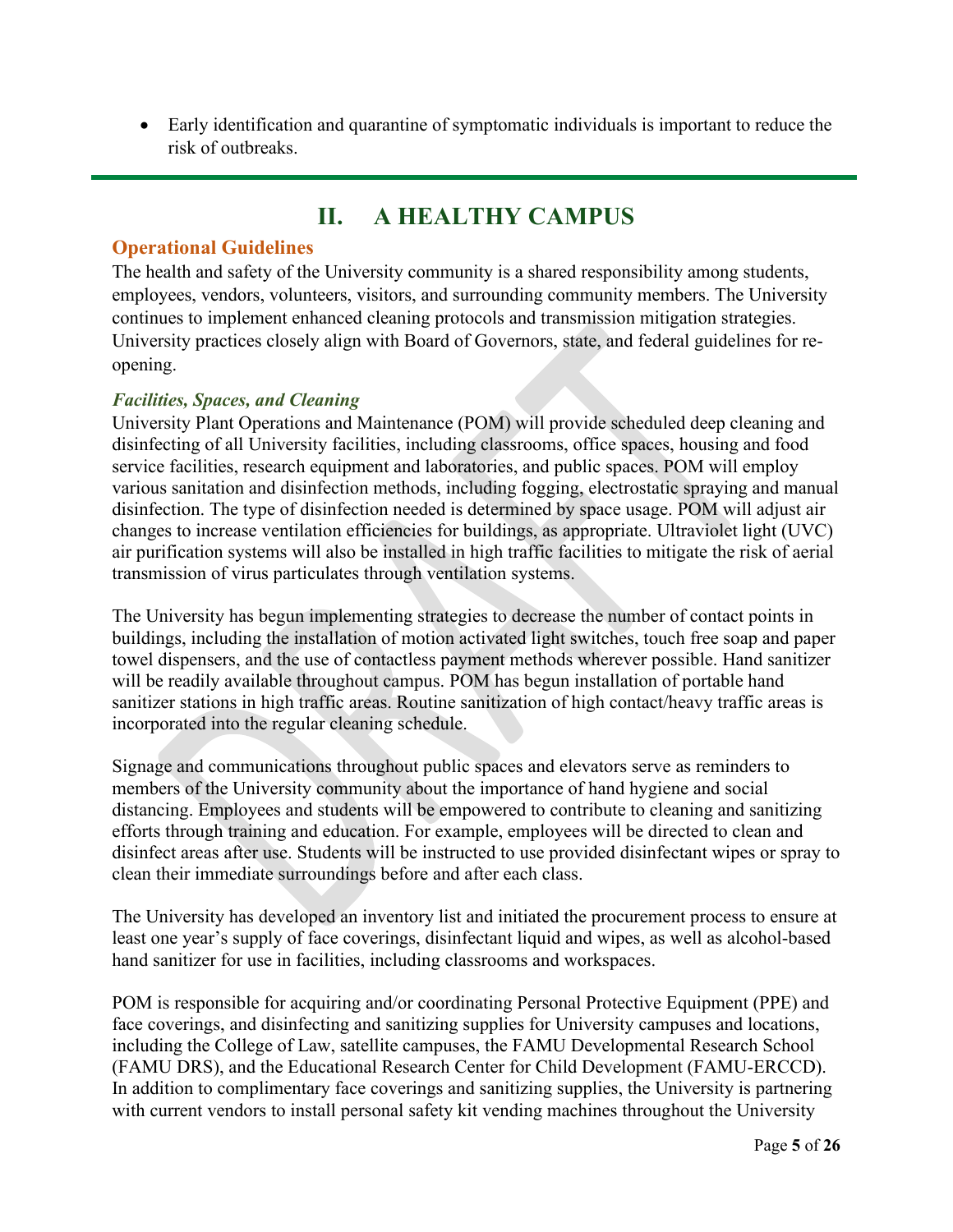main campus, which include disposable masks, hand sanitizer and disinfectant wipes for purchase.

#### <span id="page-5-0"></span>*Social and Physical Distancing*

POM has surveyed all facilities to determine maximum capacity based on social and physical distancing requirements of at least 6 feet. POM continues to coordinate with Student Health Services (SHS) and the Office of Human Resources to develop University-wide social and physical distancing guidelines, with tailored plans for higher risk areas. Plans include the following (non-exhaustive):

- Removing/rearranging seating to reduce capacity in used office/lounge/reception/ conference rooms to promote social and physical distancing
- Adding panels to separate adjacent workspaces and within identified classrooms
- Installing sneeze guards where needed
- Removing or limiting shared workspaces
- Designating small rooms as single occupancy only
- Using floor decals and signage to direct traffic and maintain 6 feet distance
- Encouraging use of videoconferencing
- Implementing elevator ridership limits: no more than 2 individuals in regular elevators
- Prohibiting large gatherings of more than 10 people. Meetings of 2-10 persons must be held in a location that will allow for a minimum of 6 feet distance between participants.

In addition to the phased return of employees, on-campus housing capacity has been adjusted to adhere to social distancing guidelines. University shuttles, buses, and vans will reduce ridership capacity and use decals to demarcate distancing expectations, where possible. Passengers will be required to wear face coverings in transit.

#### <span id="page-5-1"></span>*Control Access to Facilities*

Foot traffic and gatherings in University facilities and common spaces will be limited through reduced facility entrances and visitor restrictions. Non-business visitors are prohibited, and work-related visitation will be limited in all workspaces. Business visitors are required to wear face coverings while on campus. Business visitors will be provided with one disposable face covering or they may wear a personal comparable face covering. POM will supply University offices with disposable face coverings to distribute to business visitors in conjunction with a reminder that face coverings are required on campus.

#### <span id="page-5-2"></span>*Vendors*

Vendors and contractors operating on University property are required to adhere to the same risk mitigation guidelines as University constituency groups. Procurement Services will coordinate with the Office of General Counsel and SHS to develop guidelines for vendors and their interaction with campus. Vendors and contractors working on University property will provide a re-opening action plan regarding their implementation of best practices for mitigating transmission based on the operational plan. The Office of General Counsel is examining the inclusion of clauses that require compliance with best practices mitigating transmission of COVID-19.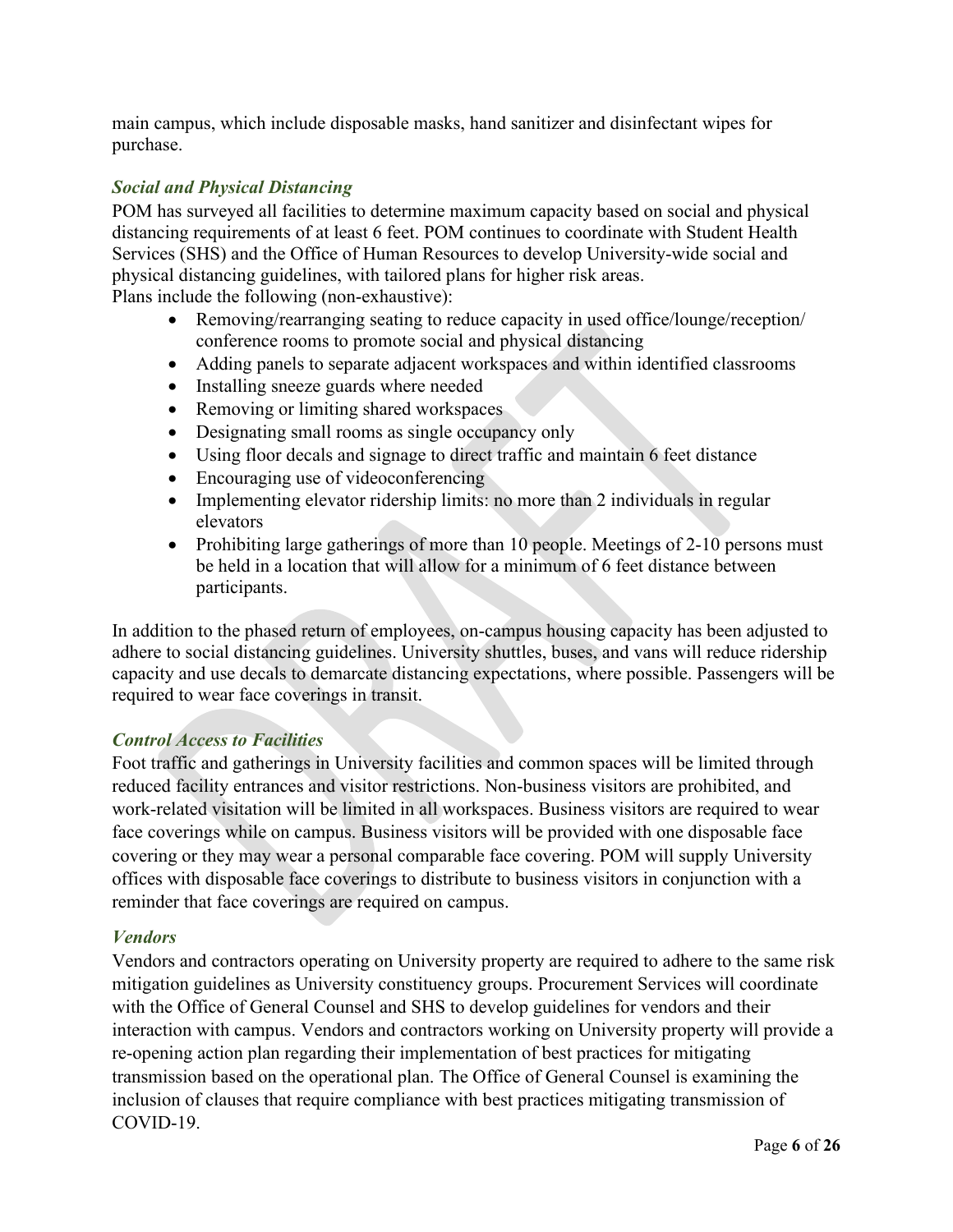# **III. COVID-19 EDUCATION AND TRAINING**

<span id="page-6-0"></span>Education and training are required for all members of the University community. COVID-19 training will be provided through the Office of Organizational Development and Training (ODT) for faculty and staff. All students will receive COVID-19 training through Blackboard Connect for anticipated completion before August 14, 2020 or the beginning of any on-campus activity. Training components include education about COVID-19 and symptoms, university expectations and practices regarding the use of face coverings and personal protective equipment, cleaning protocols, and social distancing. Employees currently on campus will be incorporated into the first phase of this process. The Office of Student Conduct and Conflict Resolution will reinforce the training for students required to complete the Code of Conduct orientation. Residential students will receive additional training through University Housing.

Messaging surrounding social and physical distancing expectations and the testing and contact tracing procedures required of members of the University community will be emphasized through signage and consistent communication on a variety of mediums, throughout campuses and locations. The Office of Communications continues to coordinate with appropriate offices to develop messaging to address concerns related to COVID-19 and returning to the University campuses. The University will utilize the traditional customer service call center and artificial intelligence technology to respond to COVID-19 related questions and direct callers to appropriate University resources.

# **IV. COVID-19 DETECTION AND RESPONSE**

#### <span id="page-6-2"></span><span id="page-6-1"></span>**Screening**

Screening as many individuals as possible who access the campus is critical. Faculty, staff, and students are expected to participate in daily self-screening for COVID-19 symptoms and temperature checks at least once prior to leaving home each day, ideally through use of the FAMU mobile app or alternative partnerships. A temperature and symptom log is available for those unable to access the app. Individuals that indicate the need for follow-up will be contacted by Student Health Services or designee. Employees are also expected to self-disclose travel to/from geographic areas with significant community transmission.

The University has purchased hand-held thermometers for use throughout the University and campuses. Departments are responsible for conducting daily temperature and symptom checks on-campus for employees/contract staff prior to their entrance into selected high risk/high density workplaces: Plant Operations and Maintenance (POM), SHS, residence halls, Campus Safety and Security, Parking Services, FAMU Developmental and Research School (FAMU DRS), FAMU-ERCCD, intercollegiate athletics, shuttle drivers, and all food service venues.

Temperature and symptom checks will also be conducted for students participating in high contact University activities and functions. These groups include healthcare and education students, research students, student athletes, resident advisors, and students engaged in experiential activities, including the University Marching Band.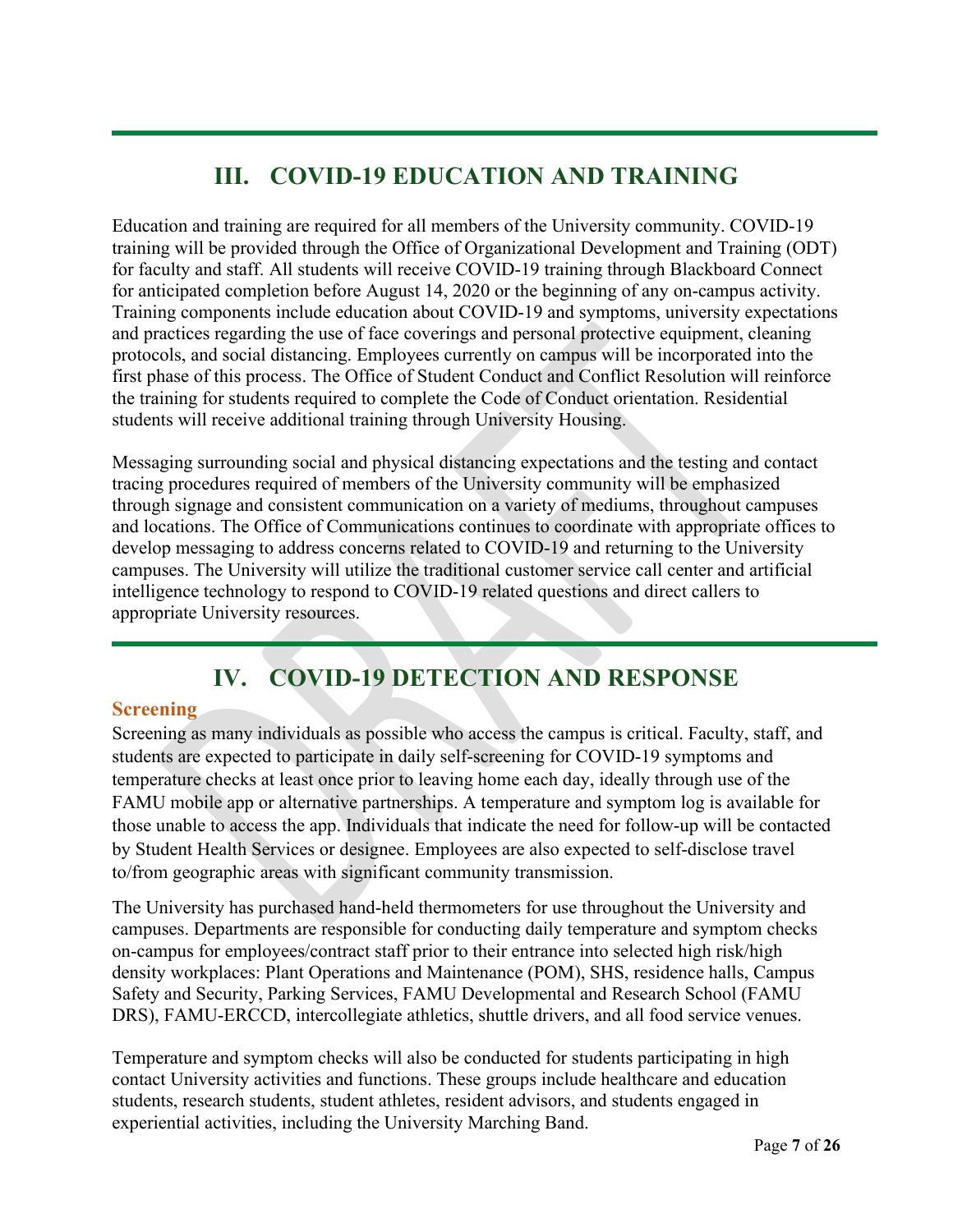#### <span id="page-7-0"></span>**Testing**

Testing will be offered on the University campus for fall 2020. The University's current testing site at Bragg Stadium is being administered in partnership with the Bond Community Health Center, the Florida Department of Health, and the Department of Emergency Management. The site is performing well, averaging approximately 330 tests per day with a year to date total of 7,745 tests administered since April 25, 2020. Due to the productive output of the testing site, the University anticipates continued operations on the main campus. The University is also simultaneously planning for an alternative University site. The College of Law and the Crestview, Brooksville, and Quincy locations have access to community sites for use in their local areas. [1](#page-7-3)

#### <span id="page-7-1"></span>*Employees*

The University's COVID-19 testing program<sup>[2](#page-7-4)</sup> establishes a statistical approach to testing with a schedule for priority groups of faculty and staff. Faculty and staff returning to campus to perform their ongoing duties will be strongly encouraged to undergo initial testing to establish a baseline of active infection prior to their phased return to campus. Testing is available on the main campus as well as community sites near satellite locations and the College of Law. Individuals in the following groups identified as having a high risk of exposure will undergo additional testing:

- Symptomatic individuals and exposed contacts;
- SHS Clinic;
- First Responders (University Police);
- POM (select groups, including custodial);
- Athletics coaches and staff;
- Campus Housing (select groups); and
- Select Vendors (including food service).

The University's testing protocol is to monthly test two percent of faculty and staff working on campus who have either voluntarily tested or are selected at random. This protocol aligns with county and state practices.<sup>[3](#page-7-5)</sup>

#### <span id="page-7-2"></span>*Students*

Residential students are strongly encouraged to undergo initial testing upon arrival to campus to establish a baseline. The following students living on and off-campus will be prioritized for testing:

- Symptomatic individuals and exposed contacts;
- Student athletes:
- Medically vulnerable students;
- Students in health professions and education; and
- Students returning to campus from areas with significant community transmission.

<span id="page-7-3"></span> $<sup>1</sup>$  See Appendix A for the testing site listing</sup>

<span id="page-7-4"></span><sup>&</sup>lt;sup>2</sup> The testing program is subject to change due to subsequent guidance from the Board of Governors

<span id="page-7-5"></span><sup>&</sup>lt;sup>3</sup> Per guidance from university and state epidemiologists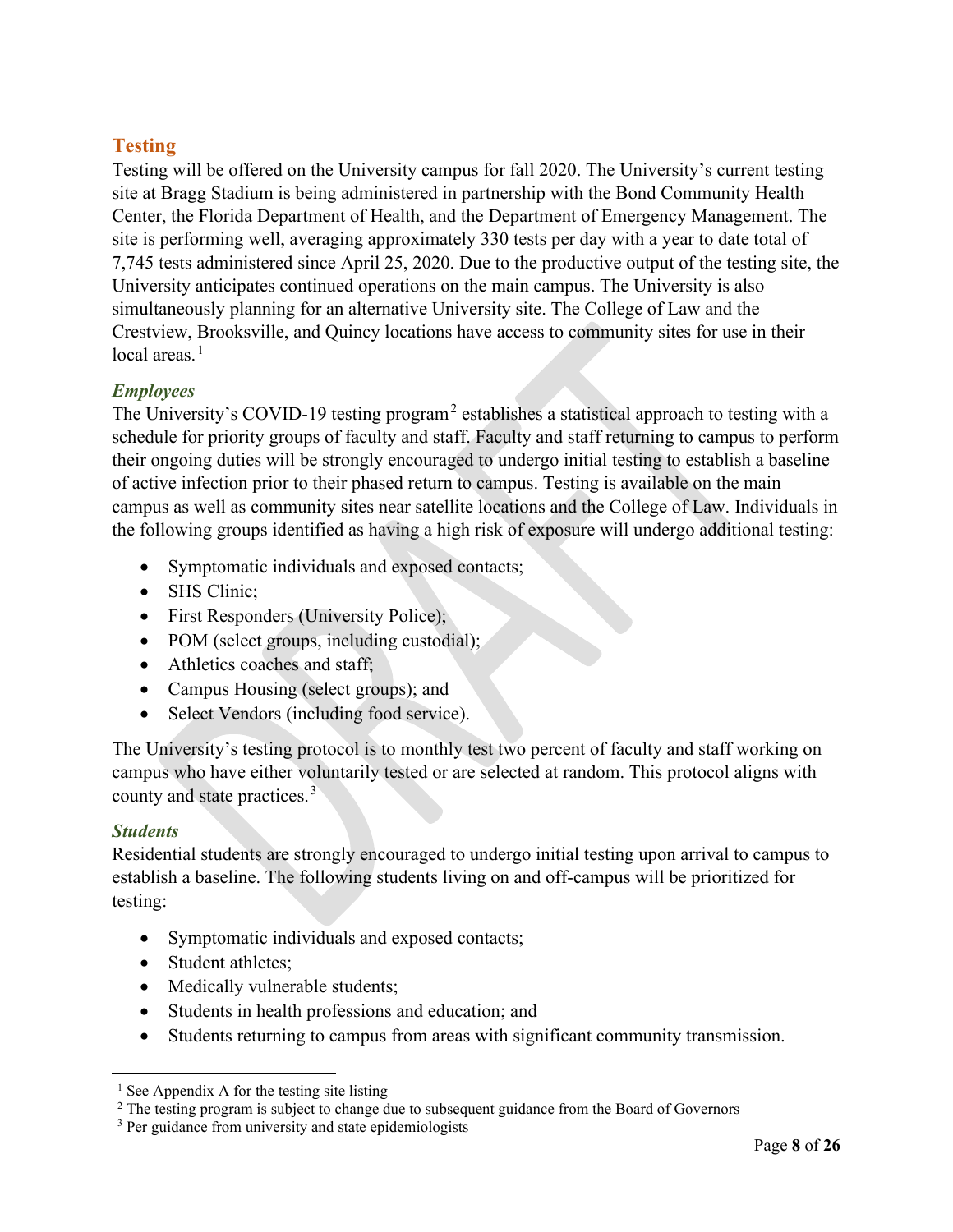Due to a recent increase in COVID-19 positive cases for individuals of color aged 15-2[4](#page-8-3),<sup>4</sup> the University is working with epidemiologists at the Florida Department of Health to establish additional protocols that may be necessary for this population.

#### <span id="page-8-0"></span>*Serological Testing and Vaccines*

The University is actively exploring the administration of serological testing in the spring semester through the University's existing lab services agreement. At the time a vaccine becomes available, Student Health Services will serve as the University's point of contact, charged with working with the Leon County Health Department to conduct mass vaccine clinics for the university community. Faculty, staff, and students are also strongly encouraged to get the seasonal flu vaccination, which is offered free of charge by SHS.

#### <span id="page-8-1"></span>**Quarantine/Isolation**

Quarantine and isolation are building blocks in the detect and response framework to stem unchecked viral transmission. Individuals who have been diagnosed with COVID-19 will be subject to **isolation** in their current residence. Individuals who are symptomatic or have significant exposure to COVID-19 (identified through self-screening, university screening, or contact tracing) are required to **quarantine** for 14 calendar days (or until medically cleared) and monitor their symptoms. Quarantine is strongly recommended for individuals traveling to/from geographic areas with significant community transmission.

Quarantined or isolated members of the University community must be medically cleared to return. The Office of Human Resources, Student Health Services, and the Office of the Provost have developed draft Return to Work Guidelines for clearance as a condition of return for employees. Student Health Services will review all medical clearances for students.

Any cases of confirmed COVID-19 or Persons Under Investigation for COVID-19 will be reported to local health officials. The University has informed local health entities of our intention to welcome students back to campus for the fall semester pursuant to the operational plan. The University does not anticipate any shortages of community healthcare support.

#### <span id="page-8-2"></span>*On-Campus Residents*

Students living in on-campus housing that have been diagnosed with COVID-19 or under investigation will be moved to a housing unit reserved for quarantine and isolation. Palmetto North housing units have been identified to house quarantined or isolated students until medically cleared to return to their housing assignment. On-campus residents in isolation require a single room and may not share a bathroom. Quarantined residents may share a bathroom. Currently, forty-five (45) two bedroom/one bath apartments are available in the Palmetto North complex.

SHS will provide access to telehealth services for ongoing care and support during the period of quarantine/isolation. As noted, mental health services will also be accessible via telemental

<span id="page-8-3"></span><sup>4</sup> Florida Department of Health, "Florida's COVID-19 Data and Surveillance Dashboard," available at: <https://experience.arcgis.com/experience/96dd742462124fa0b38ddedb9b25e429> (Accessed May 26, 2020)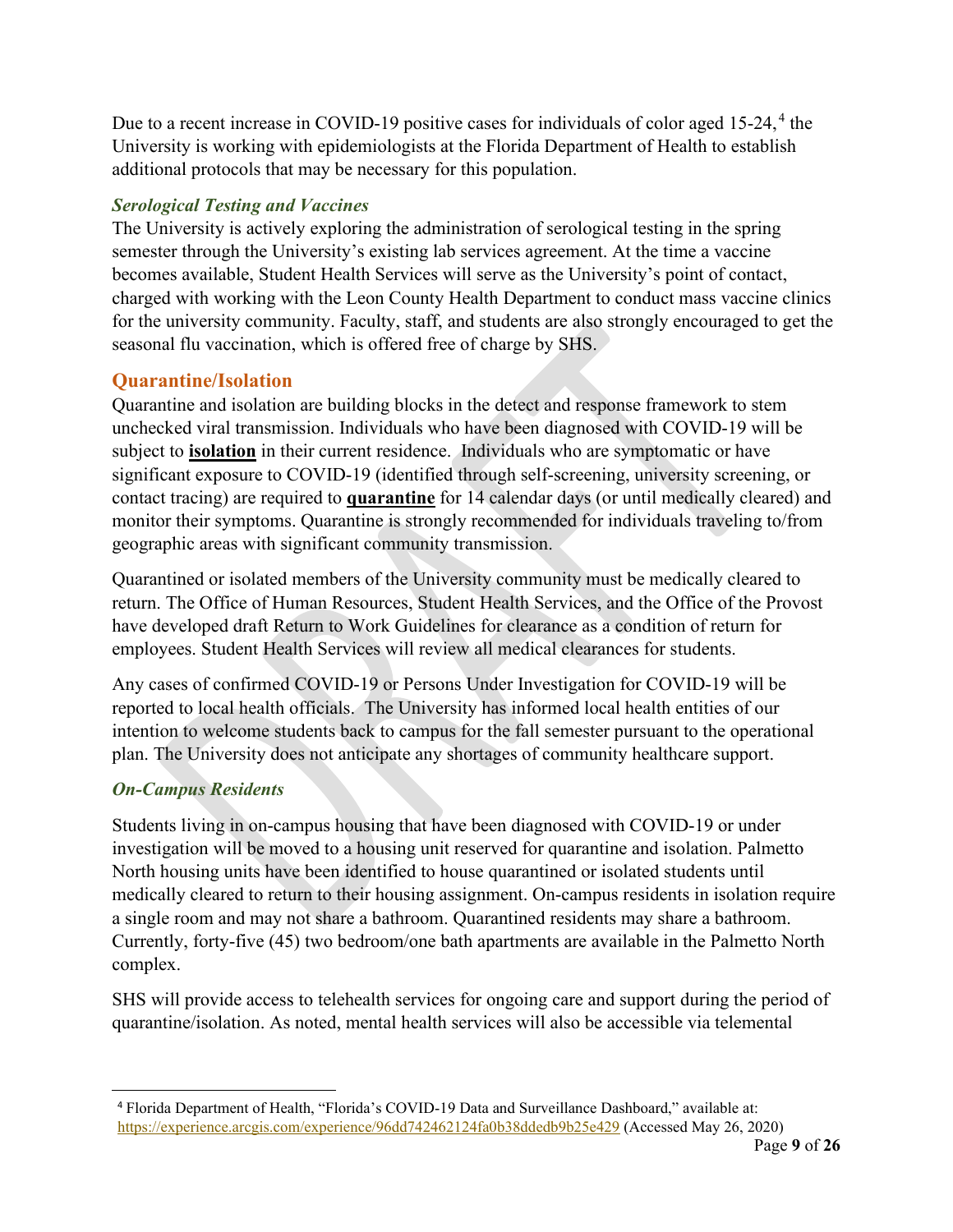health. Case managers will follow-up with each student to provide support and to facilitate access to other services, as needed.

The Division of Academic Affairs will support quarantined or isolated students to ensure minimal disruption to their academic progress. Business and Auxiliary Services will provide food service to serve impacted students.

#### <span id="page-9-0"></span>**Contact Tracing and Surveillance**

University staff have begun contact tracing training to supplement the efforts of the Department of Health. The University anticipates training employees to assist with contact tracing of those in contact with individuals that have tested positive for COVID-19. Members of the University community assisting/conducting contact tracing will follow guidelines and documentation requirements established by the Department of Health for contact criteria.

Considerable monitoring, tracking, and oversight is required to mitigate the risk of a local resurgence of the virus. The University anticipates establishing an Occupational Health section within SHS by the fall semester. The Occupational Health section will manage documentation of testing and case management, vaccination records, sick/ill employees leave, quarantine, return to work, contact tracing, notification of contacts, and surveillance. Within the same timeframe, the University will build or contract the creation of a secure database to maintain this sensitive information.

Student Health Services serves as lead for University surveillance activities, following industry guidance for the "ongoing, systematic collection, analysis, and interpretation of health-related data essential to planning, implementation, and evaluation of public health..."<sup>[5](#page-9-1)</sup> Analysis of the University environment, in consultation with University leadership, will inform future assessments regarding student extracurricular activities and social gatherings.

Surveillance activities will include the following:

- Monitoring national, state, and local rates of infection to facilitate early identification of community spread
- Monitoring of screening activities to help identify clusters of symptoms reporting and/or absences
- Rapid identification of persons with positive test results for COIVD-19 with required isolation, contact tracing and quarantine of identified close contacts
- Case management for persons with COVID-19 symptoms and/or diagnosis to provide support, referrals as needed and to monitor for compliance with quarantine or isolation
- SHS will track the presentation of influenza-like illnesses and COVID-19 symptoms among students that present on campus for medical services

<span id="page-9-1"></span><sup>5</sup> Gerardo-Giorda L, Puggioni G, Rudd RJ, Waller LA, Real LA. "Structuring targeted surveillance for monitoring disease emergence by mapping observational data onto ecological process." *J R Soc Interface*. 2013;10(86):20130418. Published July 17, 2013.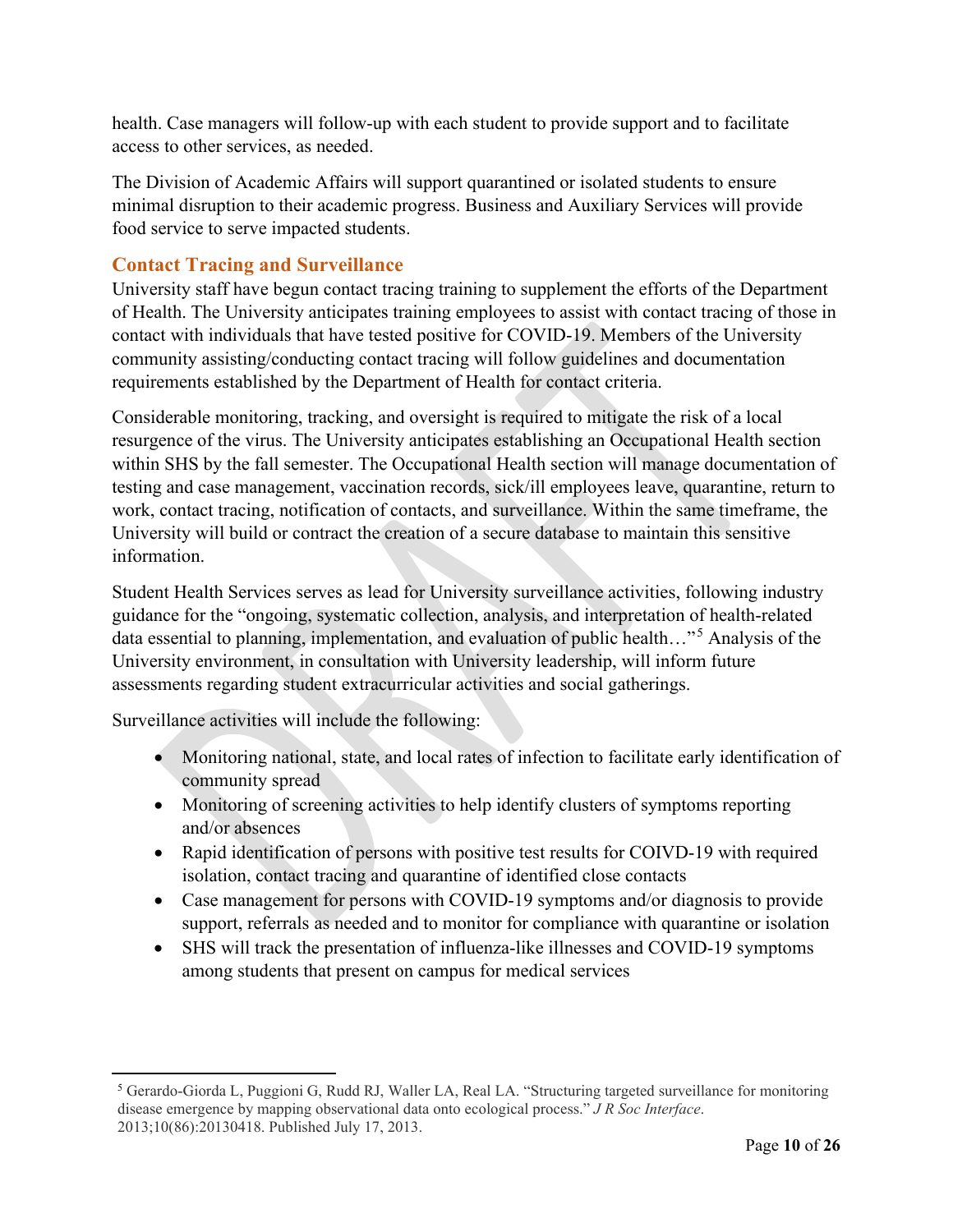#### <span id="page-10-0"></span>*Threshold Trigger*

A cluster of three or more positive COVID-19 cases at any University location will result in additional restrictions to mitigate transmission risks. A "cluster" is defined as cases with common times, geographic locations and/or exposures. [6](#page-10-3) If necessary, additional measures will be taken in consultation with Senior Leadership, as well as internal, local, and state health officials.

### <span id="page-10-1"></span>**V. RESOCIALIZATION OF EMPLOYEES AND STUDENTS**

Faculty, staff, and students will return to a University environment that supports a strong detection and response framework as well as enhanced cleaning and social distancing protocols necessary to comply with health and safety best practices.<sup>[7](#page-10-4)</sup> To that end, the University has initiated a phased approach for return of personnel and students to the University for the fall 2020 semester re-opening.

#### <span id="page-10-2"></span>**Employees [8](#page-10-5)**

University guidelines guide the return of employees back to campuses in a phased approach allowing for risk-assessment and mitigation:<sup>[9](#page-10-6)</sup>

| <b>Action</b>                               | June 15                                                                                                                                                           | <b>July 1</b>                                                                                     | July 15                                                                                             | <b>August 1</b>                                                                                   | <b>August 15</b> | <b>August 24</b><br>(or<br>alternative<br>start date) |
|---------------------------------------------|-------------------------------------------------------------------------------------------------------------------------------------------------------------------|---------------------------------------------------------------------------------------------------|-----------------------------------------------------------------------------------------------------|---------------------------------------------------------------------------------------------------|------------------|-------------------------------------------------------|
| <b>Employees</b><br>(phased<br>return) $10$ | Wave 1:<br><b>Essential</b><br><b>Employees</b><br>(continued);<br>employees from<br>low risk, high<br>priority areas<br>(senior<br>leadership,<br>finance, etc.) | Wave 2: Up to<br>$25\%$ of<br>workforce<br>returns based<br>on risk<br>assessment and<br>capacity | Wave $3: Up to$<br>$50\%$ of<br>workforce<br>returns based<br>on risk<br>assessment and<br>capacity | Wave 4: Up<br>to $75\%$ of<br>workforce<br>returns based<br>on risk<br>assessment<br>and capacity | Continue         | Continue                                              |

<span id="page-10-3"></span><sup>6</sup> World Health Organization, "Coronavirus Disease 2019 (COVID-19)," Situation Report- 80, available at: [https://www.who.int/docs/default-source/coronaviruse/situation-reports/20200409-sitrep-80-covid-](https://www.who.int/docs/default-source/coronaviruse/situation-reports/20200409-sitrep-80-covid-19.pdf?sfvrsn=1b685d64_2)[19.pdf?sfvrsn=1b685d64\\_2](https://www.who.int/docs/default-source/coronaviruse/situation-reports/20200409-sitrep-80-covid-19.pdf?sfvrsn=1b685d64_2) (April 9, 2020)

<span id="page-10-4"></span><sup>7</sup> *See* American College Health Association, "Considerations for Reopening Institutions of Higher Education in the COVID-19 Era, available at:

[https://www.acha.org/documents/resources/guidelines/ACHA\\_Considerations\\_for\\_Reopening\\_IHEs\\_in\\_the\\_COV](https://www.acha.org/documents/resources/guidelines/ACHA_Considerations_for_Reopening_IHEs_in_the_COVID-19_Era_May2020.pdf) [ID-19\\_Era\\_May2020.pdf](https://www.acha.org/documents/resources/guidelines/ACHA_Considerations_for_Reopening_IHEs_in_the_COVID-19_Era_May2020.pdf) (May 2020)

<span id="page-10-5"></span><sup>8</sup> Active Faculty and Staff

<span id="page-10-6"></span><sup>9</sup> Timeline may be subject to change based on the availability of appropriate PPE and disinfectant supplies.

<span id="page-10-7"></span><sup>&</sup>lt;sup>10</sup> Dates are subject to change based on the evolving nature of the pandemic. Telecommuting, administrative leave, and other manager tools remain available to departments to accommodate employees with comorbidities and extenuating factors.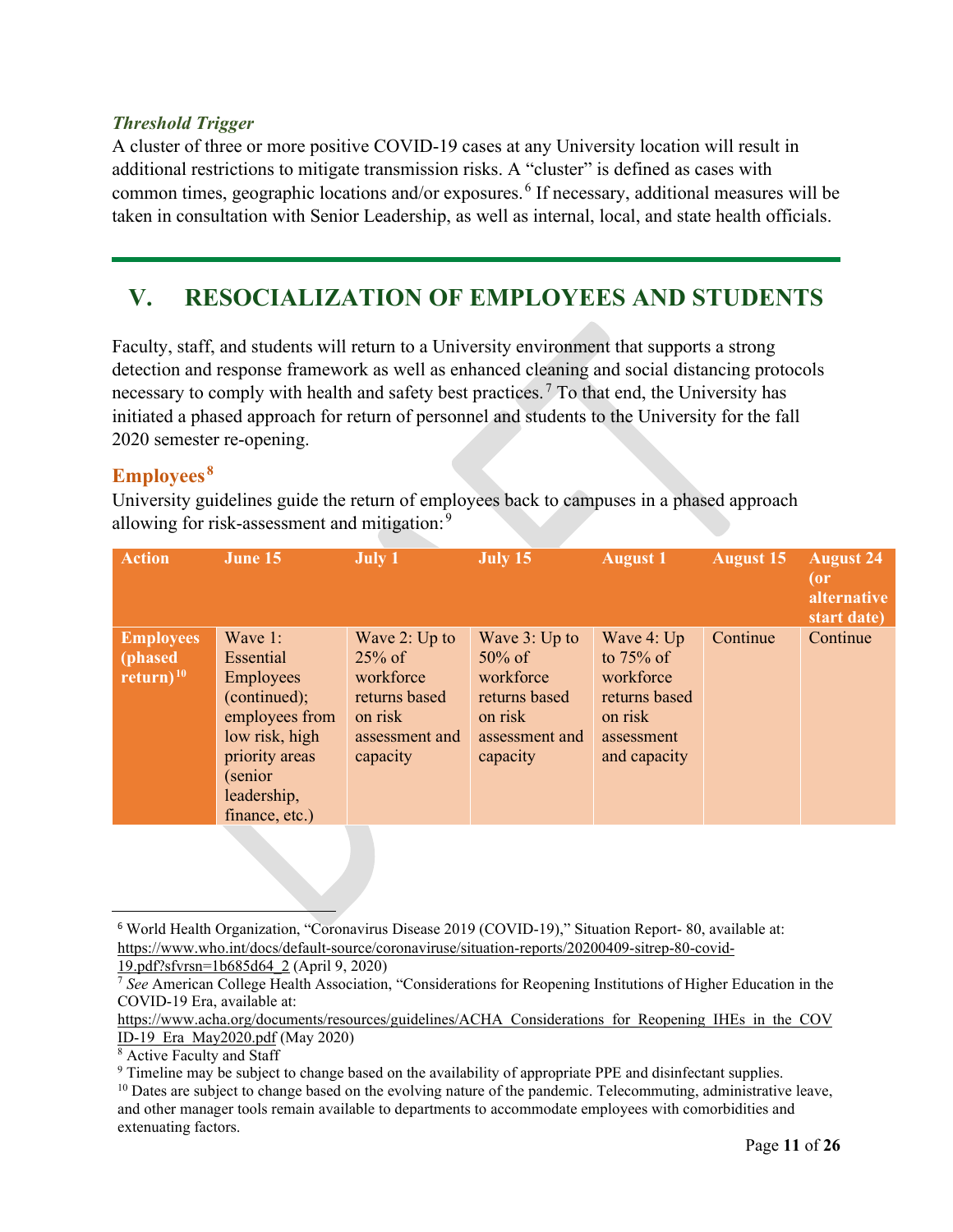The Office of Environmental Health and Safety (EH&S) has developed a risk-assessment tool to assess employees' risk level prior to their return to the University. [11](#page-11-1) Employees are identified as low, medium, or high risk based on the amount of workplace exposure and the available ways to mitigate exposure. Employees with similar duties may be grouped in a single assessment. The assessment tool is currently being applied. EH&S and SHS are partnering with respective offices to implement appropriate mitigating controls.

Essential employees continue performing their duties, pursuant to prior university guidance. Employees are scheduled to return to campus in phases of no more than 25% of the workforce in each phase. Researchers not previously considered essential may return in summer 2020, given appropriate training and an approved action plan for bench research. Low risk employees may return to campus throughout summer 2020. The environment will be reassessed at least every 14 days before the integration of the next phase of employees, beginning June 15. College deans will ensure that their departments have completed the appropriate assessment of faculty, with consideration to course modality, by June 30, 2020.

Employees are required to use face coverings when at work around other individuals or common spaces. Each employee will receive one disposable and two reusable cloth face coverings upon their return to work; employees may use their own comparable face coverings. Employees will also receive two personal sized containers of hand sanitizer that can be refilled at stations around campus. One-gallon containers of hand sanitizer will also be provided to each office suite. These items (complimentary face coverings, resources, and hand sanitizing bottles) will be packaged in an "employee kit," assembled by a University logistics team, pursuant to social and physical distancing guidelines. Designated employees from each unit will pick up employee kits at one of the multiple distribution points identified on campus, including by drive through at the Welcome Center. Employees from the College of Law and other locations will receive kits through a central distribution point at each location. Employee receipt will be confirmed at the time of pick-up and recorded in each department or unit.

Additional disposable masks will be available in the main lobbies of buildings on the first day of return for each phase of employees. Employees designated to receive PPE based on the nature of their duties will pick up their equipment upon their return to the University. Appropriate PPE has been provided for those identified employees currently working on-campus.

For fall 2020, remote work and instruction, staggered office schedules, as well as leave, remain options available for use, as appropriate, with guidance from the Office of Human Resources and the Division of Academic Affairs. Faculty and staff with comorbidities or other health concerns may request accommodations through Equal Opportunity Programs. Employees are encouraged to utilize Resources for Living (RFL) for mental wellness support. RFL is a 24-hour hotline offering confidential counseling services to faculty, staff, and the immediate family members living with them.

#### <span id="page-11-0"></span>**Students**

The University continues to provide access to high quality services as well as face-to-face and remote instruction. Students will be provided with one disposable and two reusable face coverings

<span id="page-11-1"></span><sup>11</sup> *See* Appendix B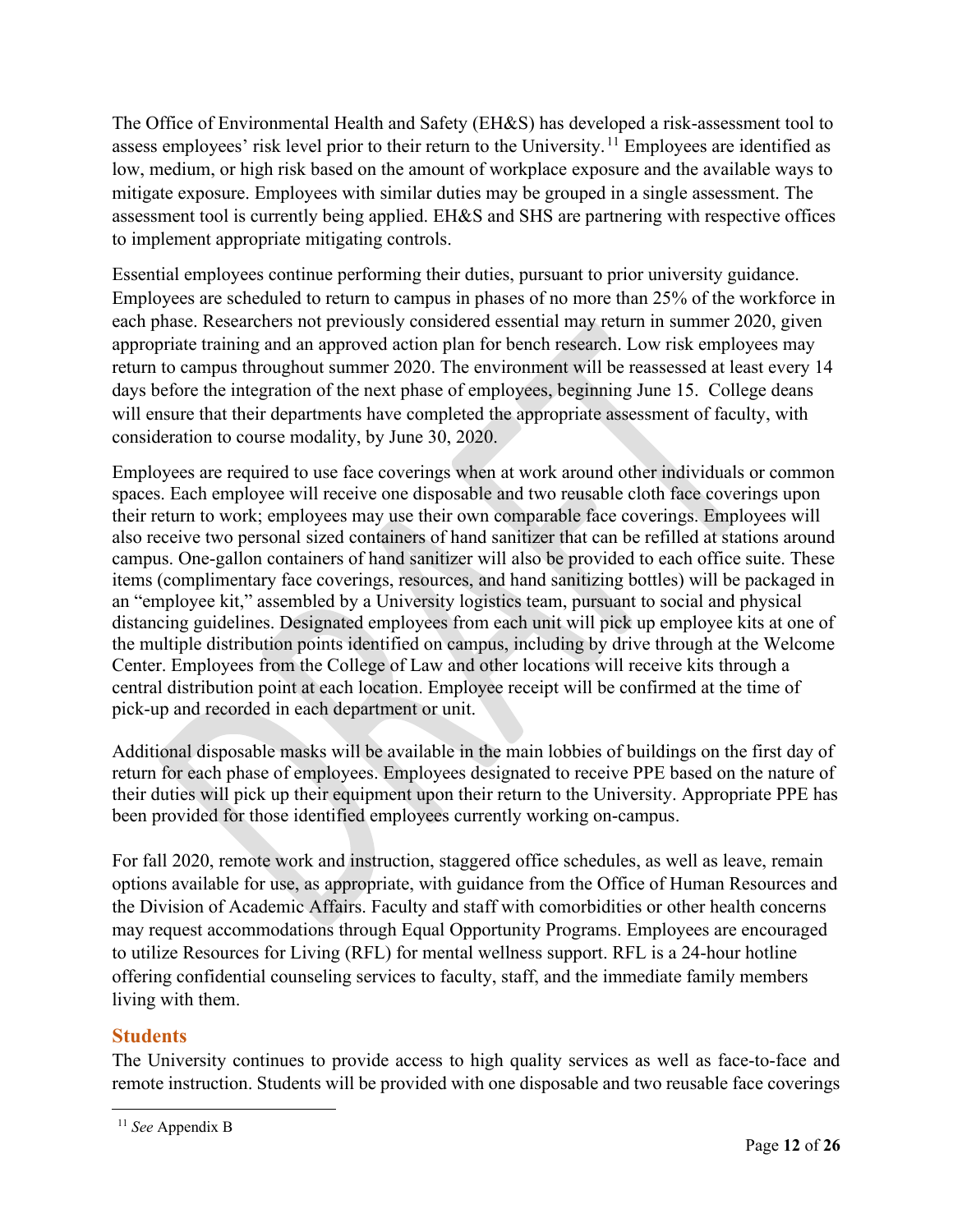as well as two personal sized containers of hand sanitizer that can be refilled on campus. Student kits (complimentary face coverings, resources, and hand sanitizer) will be assembled by the logistics team. On-campus residents will receive their kits during check-in. For all other students, kits will be available at multiple distribution points throughout campus, including academic buildings and the Coleman Library. Students from the College of Law and other campuses will receive their kits through a designated central point at each location. Face coverings are required in face-to-face classes and common areas. Students may also use their own comparable face coverings.

Colleges and Schools will provide standard language for faculty to incorporate into their syllabi regarding social distancing and behavioral expectations for students, as well as classroom protocol in the event of violations.

High-risk/High-touch areas providing services to students, such as the University Libraries and the Campus Recreation Center, have begun collaborating with Student Health Services to develop and implement re-opening plans unique to their operations and consistent with Center for Disease Control and Prevention (CDC), the Student Code of Conduct, state, and local re-opening guidelines.

Student engagement remains a centerpiece of the University's plan for the fall. Students utilizing in-person services must adhere to social and physical distancing guidelines, face covering requirements, and proper hygiene protocols. Service highlights for student affairs units follow:

#### <span id="page-12-0"></span>*Student Health Services*

Student Health Services has maintained on-site services throughout the COVID-19 pandemic period. When students returned home after spring break, the clinic moved to appointment only scheduling and began offering telehealth services. The Clinic continues to follow the priorities established by the  $CDC^{12}$  $CDC^{12}$  $CDC^{12}$  to guide operations:

- Provision of the appropriate level of necessary medical care.<sup>[13](#page-12-2)</sup>
- Protecting healthcare personnel and non-COVID-19 patients from infection.<sup>[14](#page-12-3)</sup>
- Preparing for a potential surge in patients with respiratory infection.
- Preparing for PPE and staffing shortages.

Clinic staff are separated into two teams that work on a rotating schedule – this avoids the possibility of having to close the clinic due to a required quarantine period should there be a significant exposure to COVID-19 in the clinic.

<span id="page-12-1"></span><sup>&</sup>lt;sup>12</sup> *See* Center for Disease Control and Prevention, "Outpatient and Ambulatory Care Settings: Responding to Community Transmission of COVID-19 in the United States," available at:

<span id="page-12-2"></span>[https://www.cdc.gov/coronavirus/2019-ncov/hcp/ambulatory-care-settings.html\)](https://www.cdc.gov/coronavirus/2019-ncov/hcp/ambulatory-care-settings.html) (May 2020) <sup>13</sup> *See* Center for Disease Control and Prevention, "Evaluating and Testing Persons for Coronavirus Disease 2019

<span id="page-12-3"></span><sup>(</sup>COVID-19), available at:<https://www.cdc.gov/coronavirus/2019-nCoV/hcp/clinical-criteria.html> (May 2020) <sup>14</sup> Center for Disease Control and Prevention, "Interim Infection Prevention and Control Recommendations for

Patients with Suspected or Confirmed Coronavirus Disease 2019 (COVID-19) in Healthcare Settings," available at:<https://bit.ly/3d9bhso>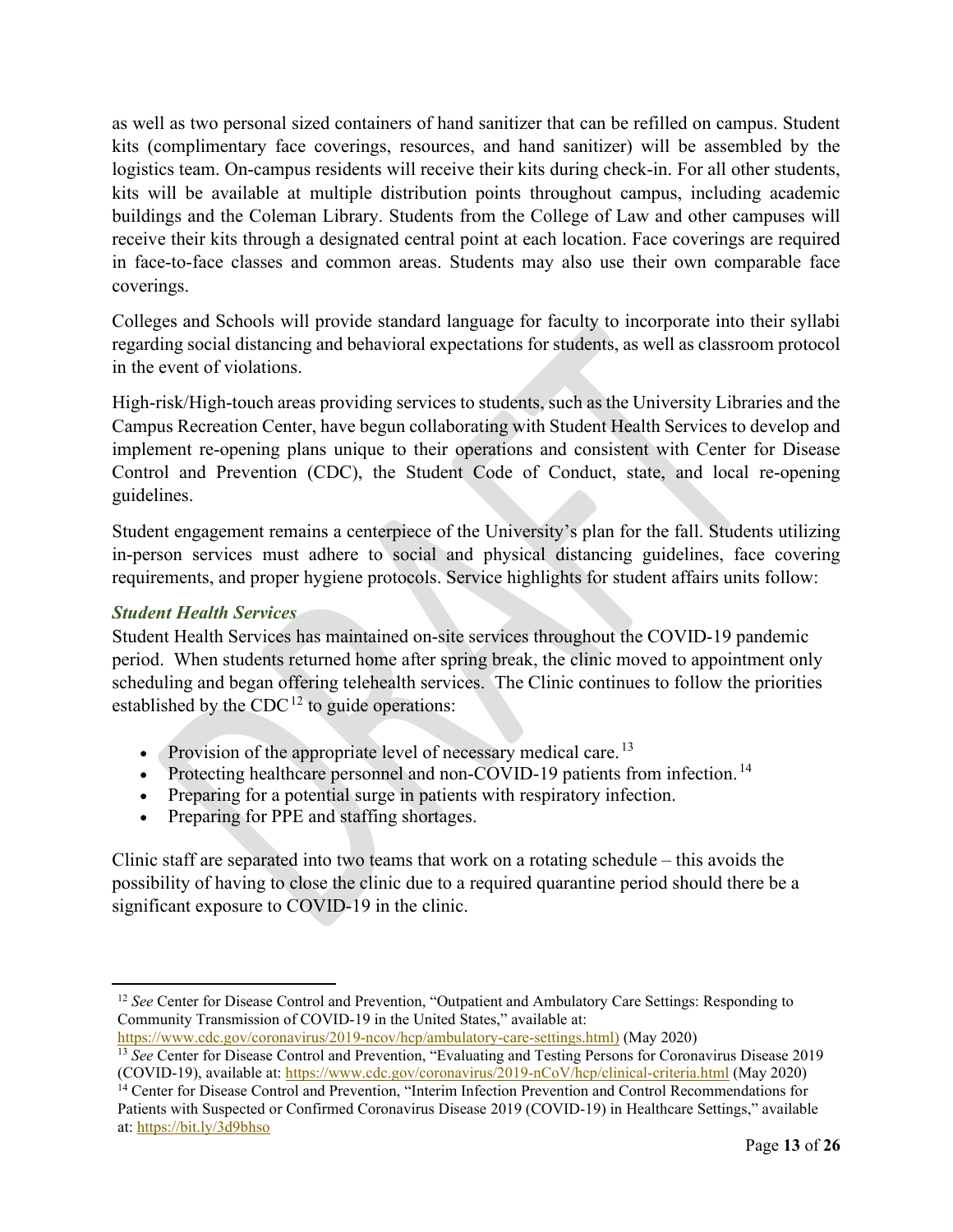SHS plans to use the same strategies in the fall semester, utilizing telehealth services through Zoom Health and appointment only scheduling for necessary care allows social distancing management. Individuals must ring the doorbell for entrance. All visitors are masked and screened at the door for symptoms and a temperature check prior to entry.

Food pantry and food distributions will be offered by appointment only and will follow any additional guidelines established by the provider (USDA and/or Second Harvest).

SHS will continue mitigation practices outlined above through the summer and for the duration of the 2020-2021 academic year until there is widespread uptake of an effective vaccine.<sup>[15](#page-13-2)</sup>

#### <span id="page-13-0"></span>*Housing*

University Housing occupancy has been reduced to 69% occupancy by converting all double rooms to a single room in our residence halls for the 2020-2021 academic year. Physical spacing signage will be visible on each bathroom door indicating maximum occupancy at a time. University Housing will work with POM/EH&S to include space indicators (tape) on the floors and throughout the residential community. The signage will include "Do Not Enter" signs for students to use if the maximum number of people inside has been reached.

Residence hall staff will engage the residents in the floor agreement process to schedule shower times to adhere to social and physical distancing guidelines. All floor agreements will be adopted by University Housing to include conduct violations for University COVID-19 related protocols and practices. The Housing handbook is currently being updated to include language incorporating floor/building agreements into the rules. Students will be required to wear face coverings in the common areas of the buildings but not in the privacy of their rooms.

Residence Hall Student Engagement will consist of small groups of 10 or less and through digital platforms. Staff is currently engaging students and their families through virtual experiences this summer. A new hierarchy of needs for virtual learning model (staff training and residential education) has been created to ensure all residential staff are aware of the COVID-19 safety guidelines and contributing to positive student experiences. University Housing will continue to leverage technology (YouTube Live, Twitter, Facebook, Instagram, etc.) to communicate with current and potential students about the required COVID-19 Education Module to be completed prior to staff and student's arrival on campus. Information sharing will occur in all residential facilities with posted information in common areas and entry points concerning COVID-19 prevention.

Non-residents and quarantined/isolated individuals will be restricted from residence halls that are not assigned. Enhanced cleaning protocols continue to be implemented for common areas and restrooms. POM will execute the same deep cleaning strategies and more frequent disinfectant of high touch areas as provided in campus facilities.

#### <span id="page-13-1"></span>*Office of Counseling Services (OCS)*

The Office of Counseling Services continues to offer telemental health for individual/couples/group psychotherapy via ZoomHealth. OCS also continues to use Zoom for

<span id="page-13-2"></span><sup>15</sup> *See* Operational Plan Section II: Detect and Response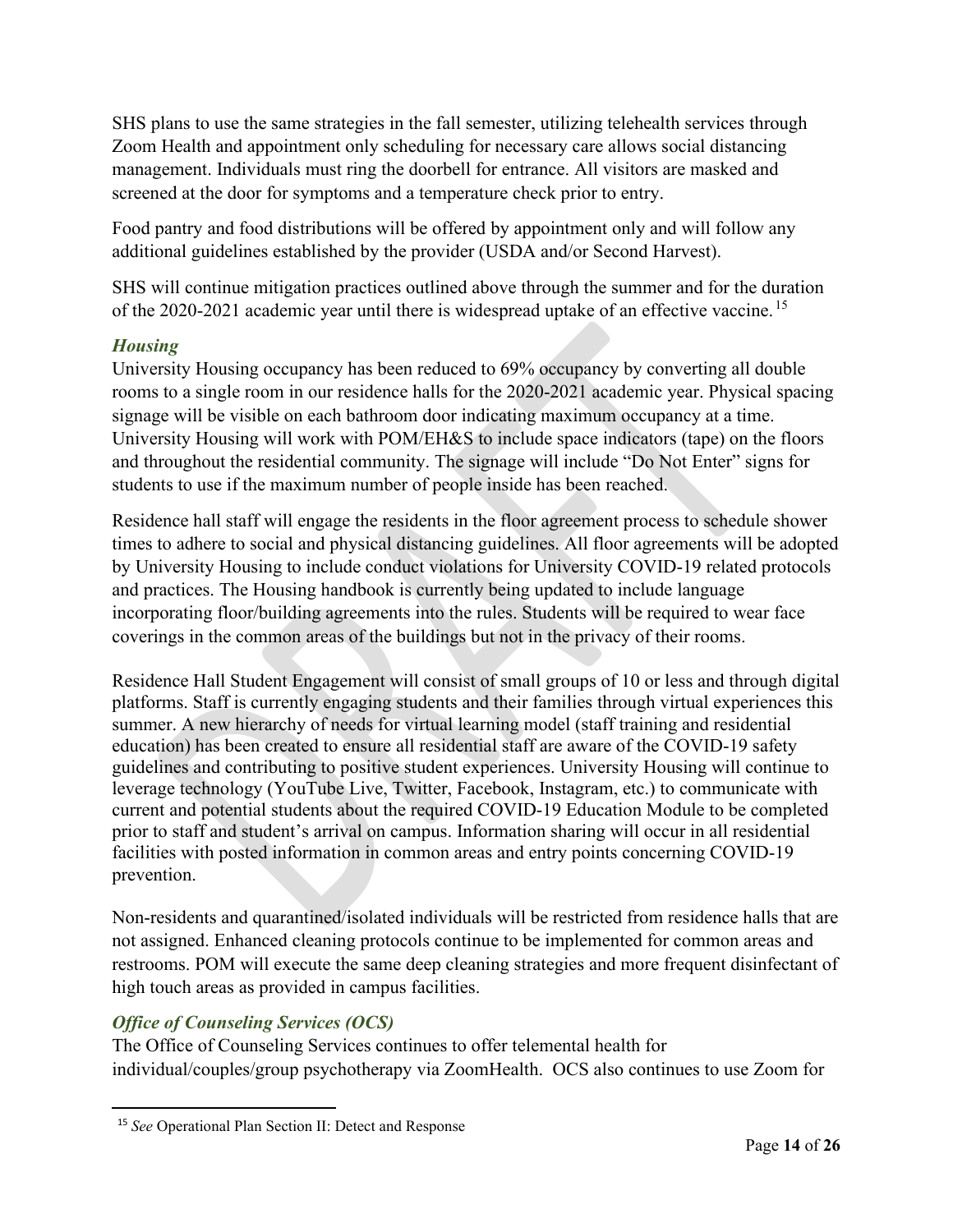workshops and outreach. OCS will maintain regular office hours from 8 am to 4:30 pm. For intensive outpatient programs, the University refers clients and students to the local hospitals and community agencies (Capital Regional Medical Center, TMH and Impact Behavioral Health). Students requesting or needing face-to-face psychotherapy will be referred to one of these agencies, depending on need. In mental health emergency cases, OCS will request law enforcement to conduct a welfare check or call local emergency services. Each student will be screened before beginning telemental health services to determine whether the virtual service is appropriate, or a referral is needed. OCS anticipates that the last remaining hire, identified as part of the expansion plan approved by the Board of Trustees, will be onboarded by fall 2020.

#### <span id="page-14-0"></span>*Career and Professional Development Center (CPD Center)*

The Career and Professional Development Center (CPD Center) continues to offer virtual and inperson services. Virtual drop-in services as well as staggered in-person scheduled appointments will be arranged daily. The CPD Center will limit in-person appointments to those students who would most benefit from in-person communication.

Although the CPD Center will host most workshops virtually, some in-person sessions will be held for 10 students or less to adhere to social and physical distancing guidelines. All employer engagement events will be virtual. The CPD Center will continue collaborations with campus partners, colleges and schools to host virtual engagement opportunities to inform and provide access to support services for students.

#### *Center for Disability Access and Resources (CeDAR)*

In addition to face-to-face interactions, CeDAR will continue to utilize video conferencing and phone meetings. The number of students allowed in the reception area, computer lab and alternate test site will be restricted in accordance with social and physical distancing occupancy guidelines.

#### *Office of Financial Aid*

The Office of Financial Aid offers quality customer service to students via telephone, email and Zoom meetings. Installation of barrier shields, floor labels for social distancing and banners in the front lobby/information desk supports the resumption of face-to-face interactions with students and business visitors. Telephone lines are available from 9 am to 4 pm daily.

#### *Department of Campus Safety/Parking (DCSS)*

DCSS will continue to take reports via telephone and post signage to remind employees and the University community about good hygiene (handwashing, coughing and sneezing, etc.). The Department of Campus Safety/Parking Services will continue to service the FAMU community 24 hours a day, 7 days a week.

#### <span id="page-14-1"></span>*Center for Academic Advising and Student Success*

The Center for Academic Advising and Student Success will advise students in person and virtually by appointments using email, google numbers, office telephone and Zoom conferencing.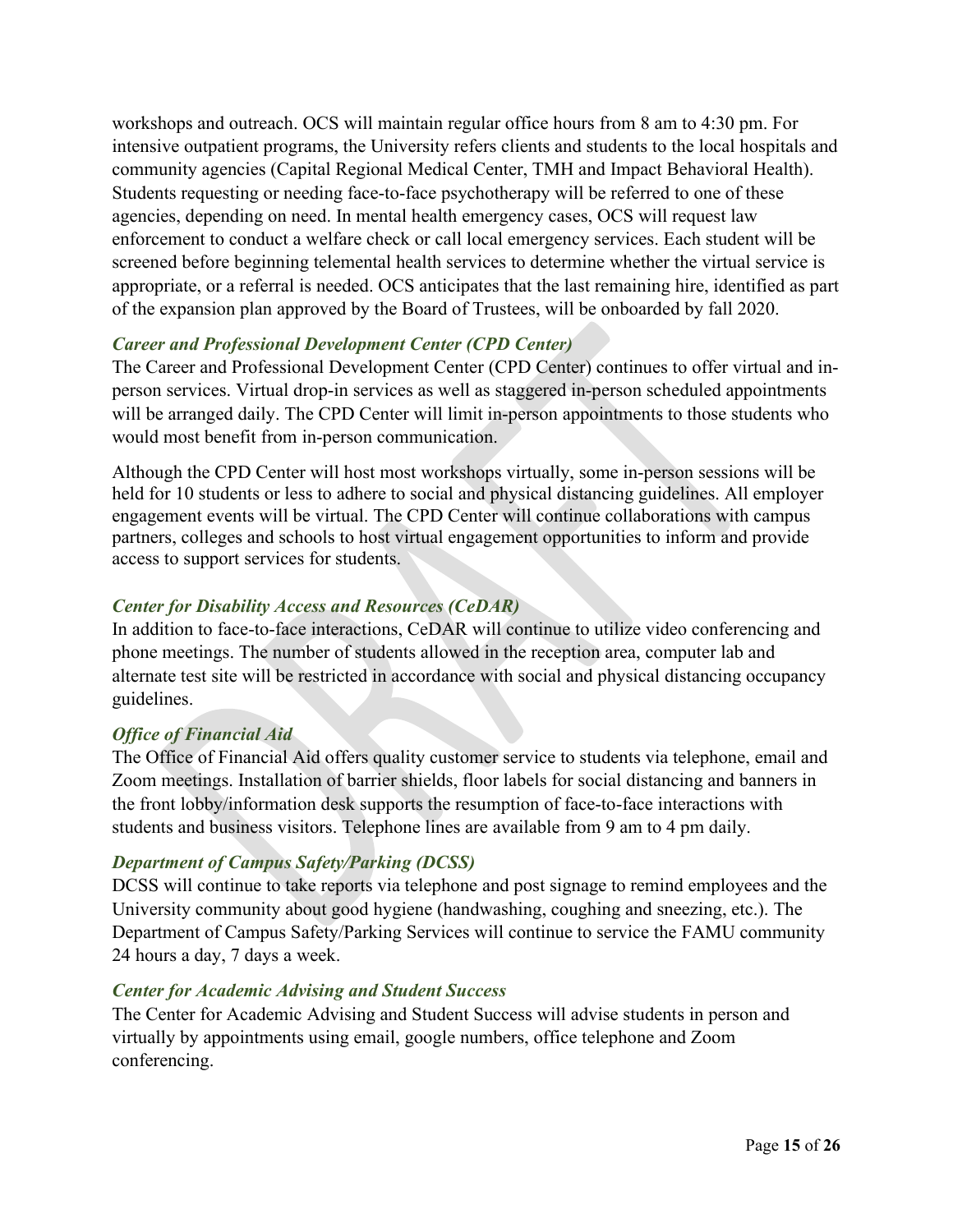#### <span id="page-15-0"></span>*Efferson Student Union, Activities & New Student Orientation*

The Efferson Student Union, Activities and New Student Orientation will adhere to CDC guidelines for social and physical distancing when operating for the fall semester. Orientation will be conducted for incoming freshman students in the Al Lawson Multipurpose Center & Teaching Gymnasium and family members in Lee Hall Auditorium. Face coverings have been purchased to ensure the safety of all participants. Minimum face-to-face activities will be conducted to ensure safety of participants.

*Welcome Week* will be conducted primarily virtually with minimum face-to-face components. Activities requiring in-person attendance will be limited to 25% occupancy of each venue. Staff will be rotated between shifts to ensure proper physical distancing within the office.

Signage for the Efferson Student Union complex will be purchased to display in the appropriate areas. Greek Life and Student Organizations will conduct activities virtually for the fall semester. These organizations are prohibited from performing "in-person" membership intake until after consultation with all stakeholders, including Student Health Services.

#### <span id="page-15-1"></span>*TRIO Student Support Services (SSS)*

Student Support Services will conduct services both face to face and virtually. The First Year Experience (SLS) classes, composed of mostly freshmen, will be conducted online and face-toface adhering to social distancing guidelines. The computer lab and Area 7 Classroom for students to study will have signage and adjusted occupancy. For students that lack technology, internet connection, or who simply need a quiet study space, these areas maximize success. Workshops will continue virtually. Other services, such as academic advisement and coaching will be both face-to-face and virtual.

#### <span id="page-15-2"></span>*Victim Advocate and LGBTQ Resource Center*

The Victim Advocate and LGBTQ Resource Center will continue traditional operating hours, providing emotional support and resources through Zoom conference calls and email. Pamphlets, resource business cards, and other physical resources are placed outside of the center for easy access. Support groups will be held virtually or in groups of less than 10 with appropriate social distancing.

Victim advocate services that involve coordination with community partners (court, Refuge House, Tallahassee Police Department, etc.) will continue under current protocols until other agencies deem it safe to return. The Sexual Assault Response Team (SART) and Domestic Violence Coordinating Council (DVCC) are meeting virtually. For students outside of Tallahassee, all services will continue to be provided virtually. One-on-one meetings with students will be scheduled by appointments only.

#### *Student Conduct and Conflict Resolution*

The Office of Student Conduct and Conflict Resolution continues to provide services to the University community in person, virtually using Zoom, and to the extent possible, via telephone and email. The University community continues to report alleged misconduct using the online incident reporting form and by email. All staff will return to campus, unless they have requested reasonable accommodations, as they all have separate, individual offices. All in-person visitors will be required to schedule an appointment, wear a face covering and adhere to physical and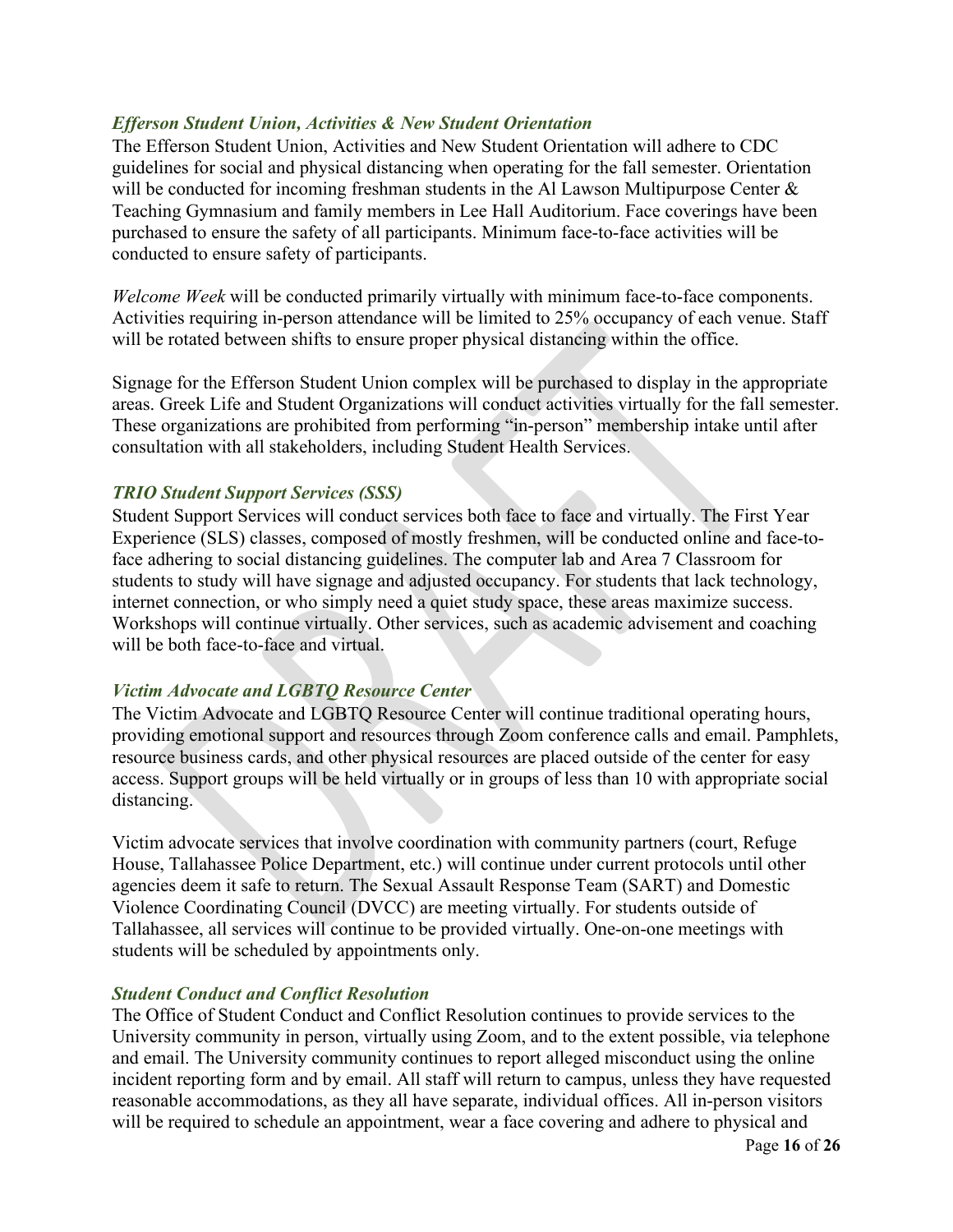social distancing guidelines as noted by appropriate signage in the office. Student conduct hearings and trainings will continue to be held on Zoom. Student workshops will continue to be held in the classrooms, residence halls and other campus locations as appropriate, in accordance with required face coverings and social and physical distancing guidelines. Otherwise, workshops will be held on Zoom or other virtual platforms accessible to the audience.

#### <span id="page-16-0"></span>*FAMU Educational Research Center for Child Development (FAMU-ERCCD)*

The FAMU Educational Research Center for Child Development will adhere to University, state and federal requirements. FAMU-ERCCD will continue to provide services to families virtually and through age appropriate take-home packets until re-opening. The Center continues to ensure compliance with its cleaning/sanitizing schedule, which has been shared with all staff and parents and will be displayed in each area. Age-appropriate signage regarding proper hygiene, including hand-washing, coughing/sneezing, and distancing remains displayed throughout the Center.

Additional protocols regarding classroom safety, food preparation, meal service and dropoff/pick-up procedures have been developed and will be implemented upon re-opening. Some of the protocols include the following: temperature checks required for each staff member or parent who enters the building; all staff are required to wear masks covering their nose, mouth and chin, wear a smock before going into designated area for set up, wear booties, and will be allowed to bring a limited number of items into the center daily. Only minor children who are enrolled in the center will be permitted to enter the facility. FAMU-ERCCD will limit group sizes to 10 or less in areas and children will remain in the same group each day with the same teachers. Sick children and staff will be required to stay home.

FAMU-ERCCD will follow established protocols in the event of positive COVID-19 cases, in coordination with University, local, and state health officials.

#### <span id="page-16-1"></span>*Campus Visits*

The Welcome Center/Campus Visits Office will offer virtual and in-person services during the fall semester. Campus visits/tours will be limited to individual/family member groups of (10) or less to adhere to social and physical distancing guidelines. Individuals may register for tours via the University online registration portal and will be provided face coverings to ensure the safety of all participants and university staff. In conjunction with Admissions and Enrollment Management, virtual information sessions will be offered bi-weekly to prospective students, family members and civic/community organizations

#### <span id="page-16-2"></span>*Office of the Ombudsman*

The Office of the Ombudsman continues to advise students in person and virtually by appointments using email, telephone and Zoom conferencing. Signage will be displayed reiterating proper spacing for social and physical distancing while ensuring an exceptional student experience. The Office will also maintain face coverings, sanitizer and protective gloves for any visitors who may need these protective/preventive measures. All educational services and programming will be provided virtually.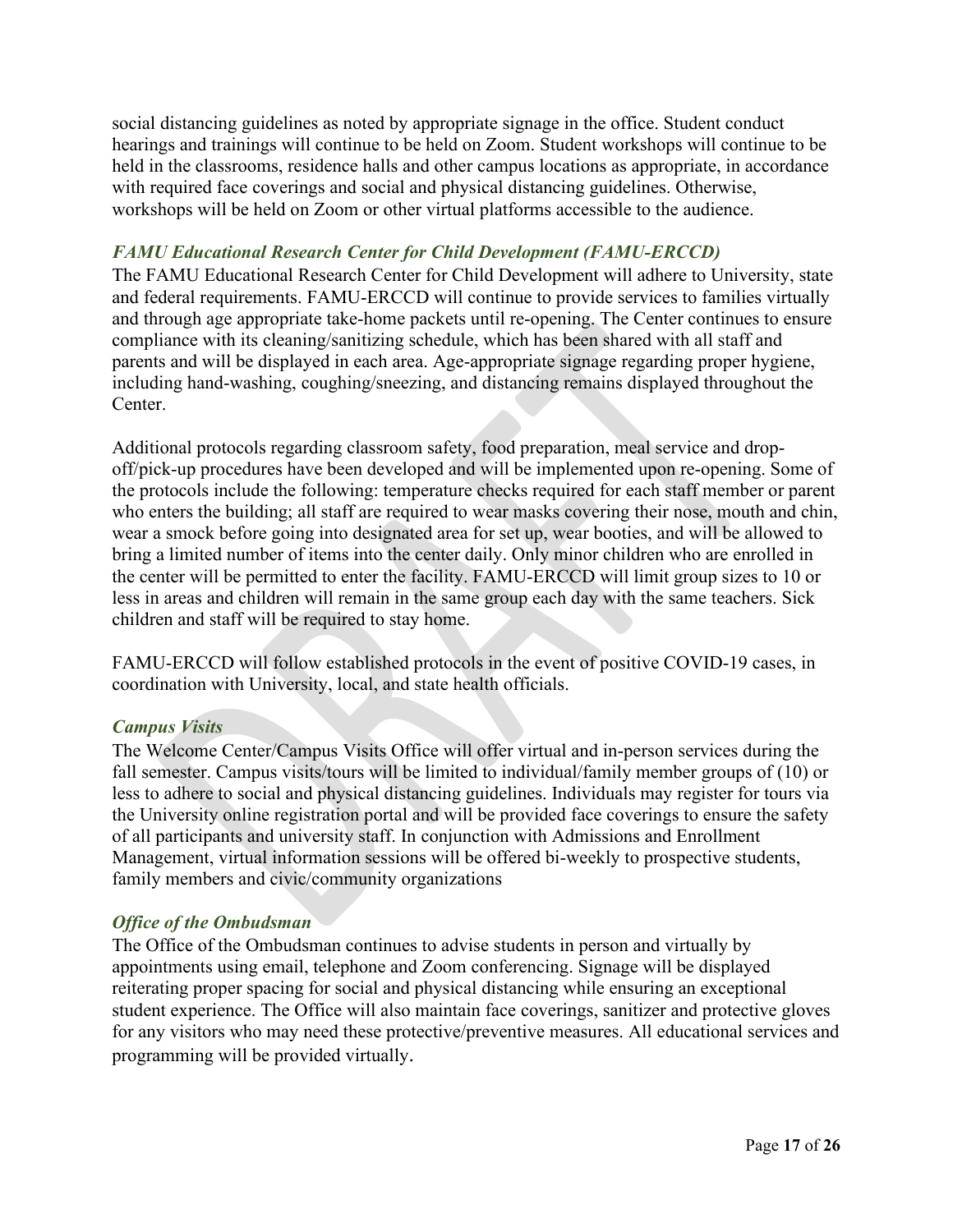#### <span id="page-17-0"></span>*Hazing Prevention Initiatives*

Hazing Prevention Initiative Services will continue to be provided in-person and virtually. Students and colleagues will be consulted in person and by appointment via email, telephone and videoconferencing. Hazing prevention educational information will continue to be provided virtually and the online hazing prevention course will continue to be promoted virtually.

#### *Student Legal Services*

Student Legal Services will advise students in person and virtually by appointments using email, telephone and Zoom conferencing. Signage will be displayed reiterating proper spacing for social and physical distancing while ensuring exceptional student experience. The Office will also maintain masks, sanitizer and protective gloves for any visitors who may need these protective/preventive measures. All educational services and programming will be provided remotely.

#### *Office of Veteran Affairs (OVA)*

The Office of Veteran Affairs' center layout and operations will be modified to adhere to social and physical distancing guidelines. The OVA will continue to assist Veterans and dependents through face-to-face interactions and through virtual sessions. The offices and computer labs will maintain proper sanitizing and signage for social and physical distancing guidelines. Appropriate scheduling of appointments and visits of 10 persons or less will be closely monitored and structured to ensure safety and service excellence. The staff continues collaborating with local, state, and federal agencies during the COVID-19 epidemic.

#### *Student Government Association*

The Student Government Association (SGA) branch leadership (Student Body President/Trustee, Student Body Vice President, Student Body Chief of Staff, SGA Senate President, SGA Senate Pro Tempore, Student Supreme Court Chief Justice and Student Supreme Court Associate Chief Justice) and the Joint Operations Staff will report to campus and adhere to University COVID-19 guidelines. The aforementioned officers have individual offices that keep them isolated from others while working during office hours. All SGA full body and committee meetings will continue to be facilitated through remote platforms such as Zoom, Microsoft Teams, WebX, etc. Elections will continue to be facilitated via the University provided Qualtrics application, until further notice.

SGA travel will be restricted to any required FAMU BOT or SUS BOG meetings that warrant the Student Body President's attendance. All staff will be directed to Equal Opportunity Programs should individuals need accommodations related to their return to work. Staff will wear University provided face coverings or their own comparable face covering. Hand sanitizer, masks, gloves, face guards, disinfectant wipes, disinfectant aerosols, reception desk splash guards have been itemized and budgeted. Floor distance markers will be ordered to reiterate social and physical distancing for common waiting areas; some computer/workstations in SGA labs will redesigned so that social and physical distancing guidelines can be maintained. Public Service Announcements will be developed and tendered via SGA social media platforms, iStrike and FAMUINFO, encouraging students and potential visitors to call or email prior to visiting the offices, so that appointments can be scheduled.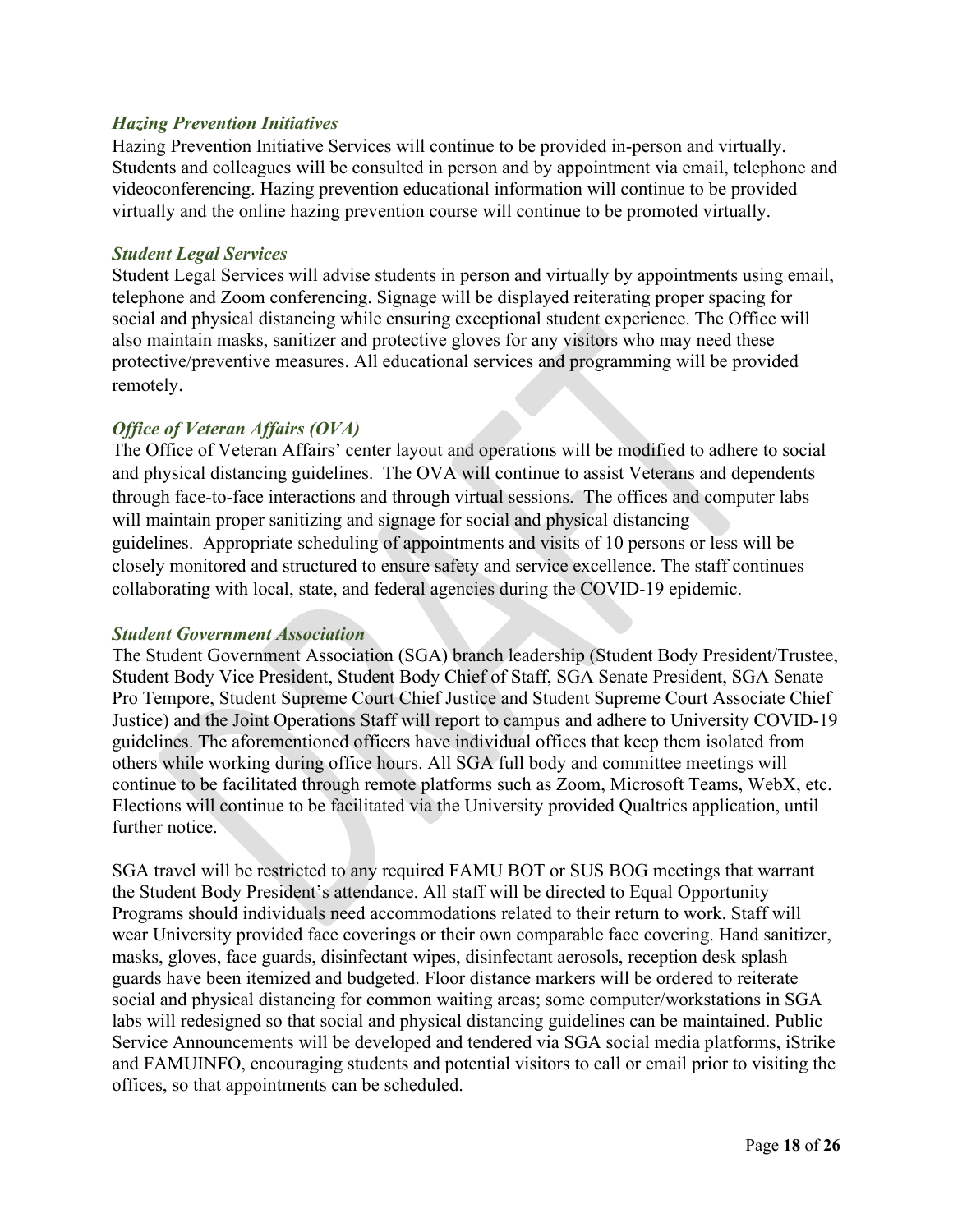#### **Student Performance Activities**

Departments that have academic, athletic, or other co-curricular programs in which the student's physical presence is an inherent requirement are tasked to form a COVID-19 Response Team to develop specific plans to mitigate risks to students in their programs which comport with University expectations. Plans must outline specific mitigation strategies for students in their programs that include use of face masks, social and physical distancing, required daily selfscreening and testing. Department/student program specific COVID-19 response plans must be reviewed and approved by Student Health Services.

#### <span id="page-18-0"></span>**Athletics**

In accordance with University expectations within the framework of evolving guidance from the NCAA and Mid-Eastern Athletic Conference (MEAC), the Athletics Department has established base guidelines for re-opening in the fall for student athletes (SAs).

- Football, Basketball, and Volleyball SAs (approximately 180) will report to campus four (4) weeks prior to the scheduled start of the fall semester.
	- o SAs from areas experiencing significant community transmission will be quarantined for the requisite 14-day period prior to engaging in countable athletically related activities (CARA).
- Remaining SAs scheduled to participate in fall sports will arrive with the general student population (approximately 306 SAs total).
- Student Athletes will undergo COVID-19 testing upon their return to campus and as determined by the NCAA/MEAC for competition purposes.
- Athletic trainers will wear appropriate personal protective equipment (PPE) when interacting with all student athletes.
- The Athletics Department will adopt best practices and protocols for the sanitization and maintenance of athletic equipment, uniforms, and apparel.
- The Athletics Department will partner with University POM or a reasonable alternative to establish a cleaning schedule for enhanced cleaning and sanitization for applicable areas after each practice, weight training sessions and competitions.
	- o This includes, but is not limited to, the fieldhouse, Lawson, Gaither, and Lua Bartley and Bragg Memorial Stadium facilities.
- The Athletics Department will work with POM to audit all spaces and adjust occupancy accordingly to align with social and physical distancing requirements.
	- o Gaither Lounge will remain closed until further assessment allows for congregating of larger groups.
- The Athletics Department will coordinate with the Office of International Education to review international students' status to ensure safe return to campus, if possible.

The Athletics Department will include a targeted framework for screening, testing, and monitoring of SAs in their individualized action plan. This plan will include strategies for providing additional medical access for SAs. The individualized action plan is subject to review and approval by Student Health Services.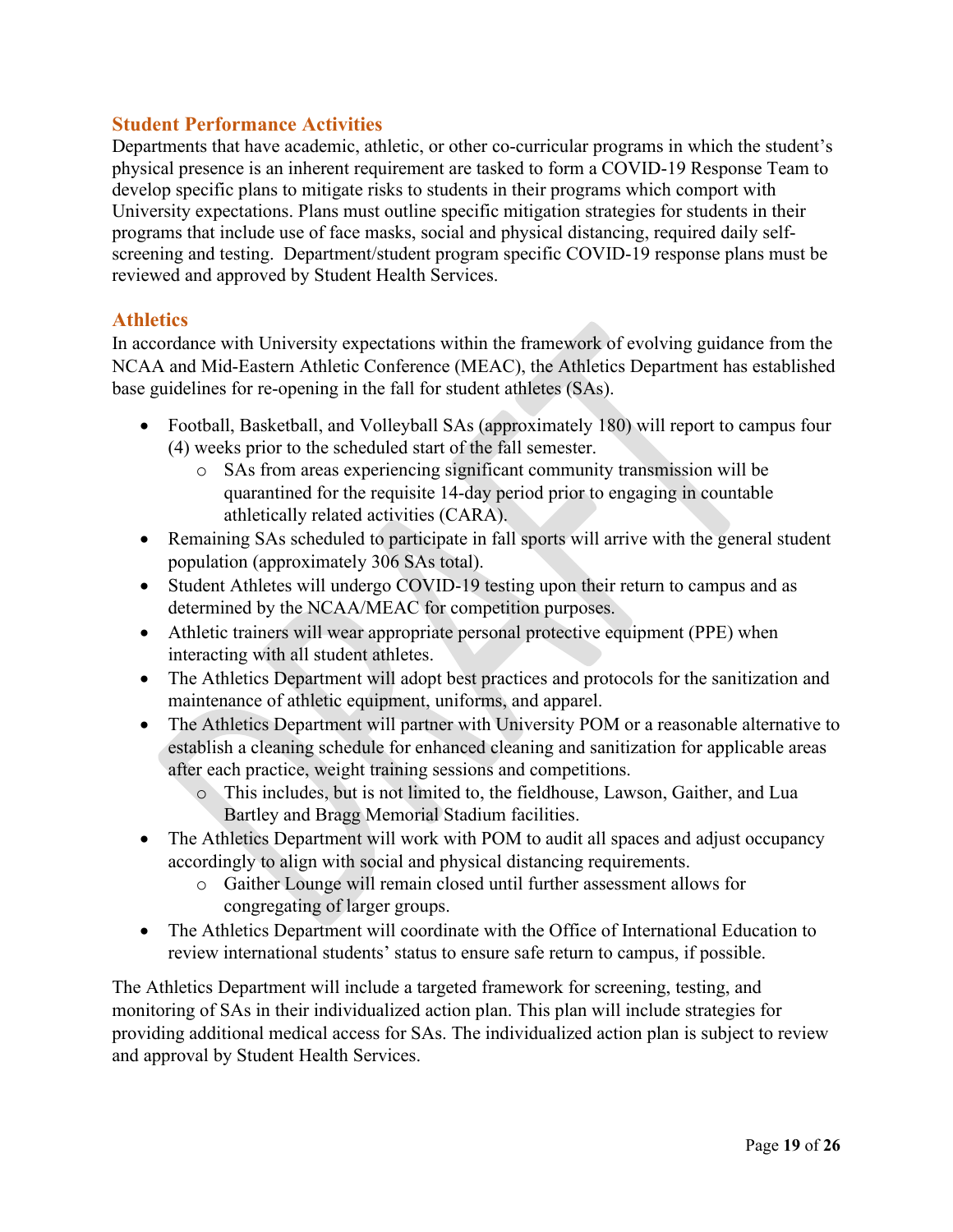### **VI. INSTRUCTIONAL FRAMEWORK**

#### <span id="page-19-1"></span><span id="page-19-0"></span>**Overview**

Instruction for the fall 2020 semester will be offered to all FAMU student populations using a hybrid approach that combines face-to-face and online course delivery. Face-to-face instruction will be delivered in accordance with strict adherence to University, state, and federal safety guidelines.

#### <span id="page-19-2"></span>**Classroom Capacity and Hours of Availability**

Classroom capacity is critical in determining how many face-to-face classes can be offered during the fall 2020 semester. One of the essential steps in the fall 2020 return process is accounting for all classroom spaces with accurate social distancing capacities. Using the space utilization assessment completed by POM, the process of building a detailed student return plan has begun. Individual classroom enrollment capacities are reduced by 55% - 75% of standard capacity to comply with social and physical distancing guidelines. Reduced capacity means that large lecture halls ( $N > 100$ ) become medium-size classrooms, and medium-size rooms ( $N \sim 60$ ) become small classrooms. Small classrooms (N~40) will be reserved for only the smallest class sizes. To facilitate maximum usage of the limited number of classrooms that can accommodate social distancing, the normal range of class times will be extended beyond 5 pm M-F and include weekends. This extended schedule provides more classroom usage and reduces the on-campus traffic during typically peak times.

#### <span id="page-19-3"></span>**Faculty Safety and Well Being**

All socially distant classrooms will be arranged to minimize possible exposure to a faculty member. As outlined in this document, all FAMU faculty, students, and staff will be required to wear facial coverings while in public spaces. Also, physical and wearable barriers will be provided for classroom use to support social and physical distancing between the faculty member and students. Depending on the room and layout, other accommodations will be considered to minimize faculty exposure.

#### <span id="page-19-4"></span>**Instruction**

<span id="page-19-5"></span>*Science Laboratory and Experiential Courses:* There are several courses that are best suited for face-to-face delivery to provide hands-on learning experiences. Examples include science laboratories, clinical experiences, performing arts and music courses. Many of these courses will be offered via face-to-face instruction consistent with social and physical distancing guidelines.

<span id="page-19-6"></span>*Gatekeeper Courses:* A select number of lower-division courses that form the foundation for upper-division study will also be targeted for delivery via face-to-face instruction. Examples include courses in mathematics, English, science, and business.

<span id="page-19-7"></span>*Bottleneck Courses:* A limited number of courses that serve as entry points for professional programs or in which student success is strongly correlated with in-class engagement will be targeted for face-to-face instruction.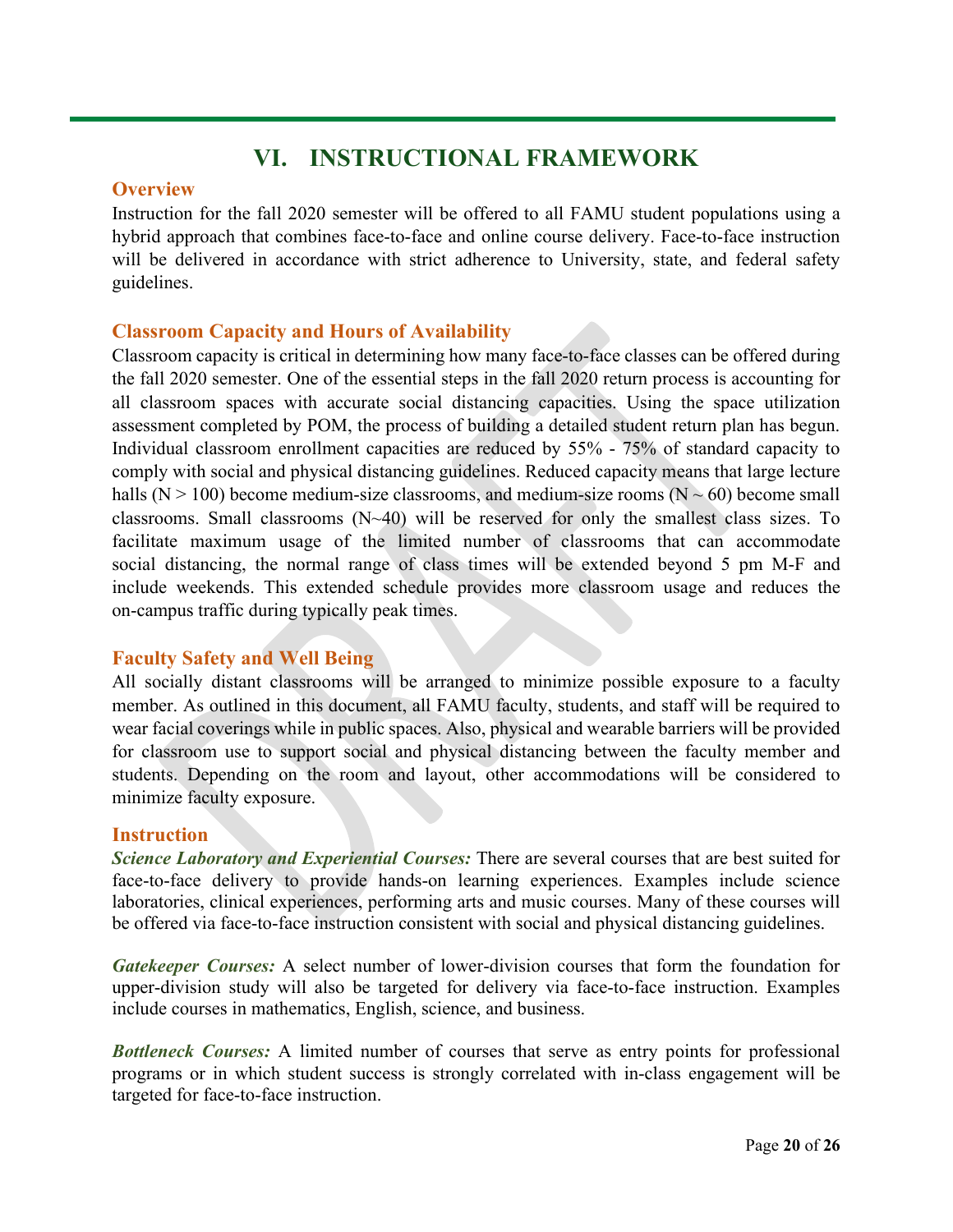<span id="page-20-0"></span>*Graduate and Professional Courses:* Courses offered at the graduate and professional levels will be offered via a combination of online and face-to-face instructional approaches, as determined by the specific academic programs. Graduate students conducting research will be permitted to use on-campus research facilities in accordance with established University safety guidelines.

#### **Faculty Training and Development**

A comprehensive faculty training and professional development program has been implemented to help ensure that online instruction is offered at a level of high quality and in alignment with pedagogical best practices. A core component is course design that is learner-centered, with emphasis on impactful pedagogy and national standards for teaching remotely.

At the close of the spring 2020 semester, a comprehensive assessment was conducted to gauge faculty readiness and course development needs. The University is using a similar preparation model for the fall semester to identify the number of additional faculty that need training and additional courses requiring some level of conversion. The faculty trainings offered since May introduce and orient faculty to the new learning management system (LMS), Canvas. At the end of the summer term, the current LMS, Blackboard, will no longer be used and all faculty will transition their courses and instruction to Canvas for the fall 2020 semester. A revised certification program is being used to ensure that all teaching faculty will be certified to teach online by the end of August. The Division of Academic Affairs has partnered with the Office of Instructional Technology (OIT) and the Teaching and Learning Center to develop a plan that introduces technological and pedagogical training for both faculty and OIT staff between June and August 2020. Additional training will also be provided to students assisting with technical support for students enrolled in online/hybrid courses during the fall 2020 term.

#### **Adjustments to the Academic Calendar**

The following academic calendar adjustment is under consideration: [16](#page-20-1)

#### **On-time start and ending Face-to-Face instruction at Thanksgiving Break**. After Thanksgiving, students complete the final week of instruction remotely. Final exams occur remotely during the normal schedule. A limited number of professional programs may administer face-to-face final exams.

#### **Academic Support Services**

Academic support services and initiatives (Learning Communities, Living Learning Communities, Academic Coaching, Tutoring, etc.) will provide services to students in face-to-face modalities in compliance with social and physical distancing guidelines. In addition, students will have the opportunity to arrange remote meetings for various services.

• Learning Communities (LC) – Learning Communities for the Freshman will continue. Inperson activities will be limited to small groups that practice social distancing. LC will make use of Zoom as an engagement tool.

<span id="page-20-1"></span><sup>&</sup>lt;sup>16</sup> Academic calendar adjustments are subject to change to maintain consistency with academic partners.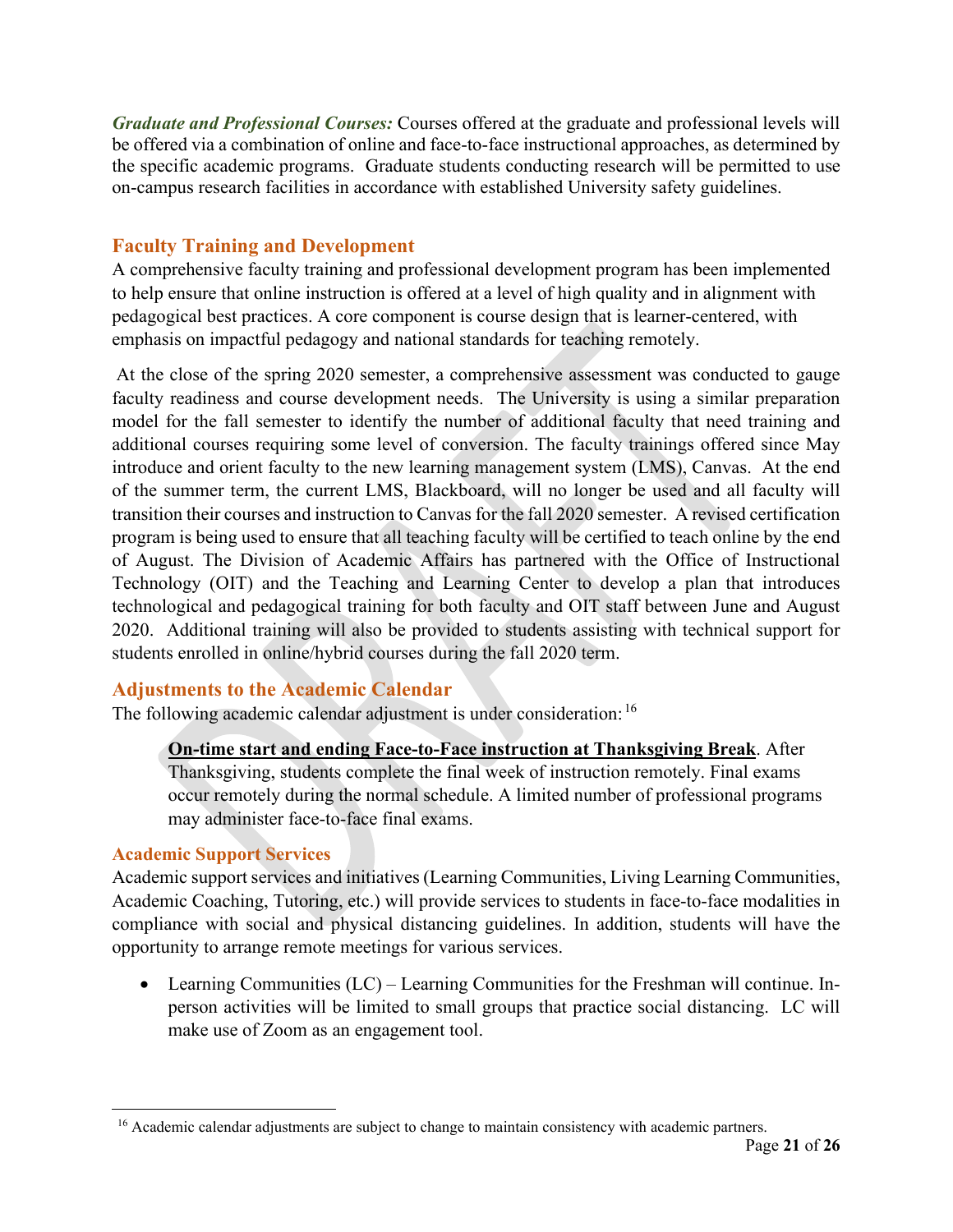- <span id="page-21-1"></span>• Living Learning Communities (LLC) – Living Learning Communities for the Freshman will continue. In-person activities will be limited to small groups that practice social distancing.
- Academic Coaching In-Person academic coaching will continue in observance of social and physical distancing guidelines. Virtual Coaching session will continue via Zoom.
- Tutorial Labs In-Person tutoring sessions will continue in observance of social and physical distancing guidelines. Virtual tutoring session will continue via Tutor.com, Knack.com and Zoom.

#### <span id="page-21-0"></span>**Travel**

All university-related domestic travel is prohibited unless approved by the divisional vice president or President Robinson.

International travel for faculty, staff, and students will not be authorized for the fall 2020 semester. The Office of International Education and Development will continue to monitor international and federal travel advisories and course restrictions to advise University senior leadership accordingly.

# **VII. RESURGENCE**

<span id="page-21-2"></span>In the event of a resurgence of the virus beyond containment (outbreak) or by direction of the State of Florida or Board of Governors, faculty, students, and staff remaining on campus will return to the remote instruction and work as implemented in Spring 2020. The emergency management plan and the incident command structure should be reinstituted with lessons learned, pursuant to the National Incident Management System framework.

#### <span id="page-21-3"></span>**Remote Instruction Only**

All courses will transition to remote instruction. Research labs will close, transitioning to virtual work, if possible. Students will return home and on-campus events will be canceled or moved to a virtual format. Only essential personnel would remain on campus.

# **VIII. ENFORCEMENT AND ACCOUNTABILITY**

<span id="page-21-4"></span>Our country is still navigating a very real public health emergency and members of the University community must conduct themselves accordingly. Policies and practices have been temporarily modified, where appropriate, per the University State of Emergency declared on March 14, 2020. Respective offices are developing new or reviewing existing policies and regulations to adjust to the evolving nature of the pandemic. Guidelines, polices, and regulations will receive the proper approvals before implementation. As noted above, training and education will reinforce these directives.

The Office of Compliance and Ethics will monitor progress on action items related to operational plan implementation through an activity tracker. The Division of Strategic Planning and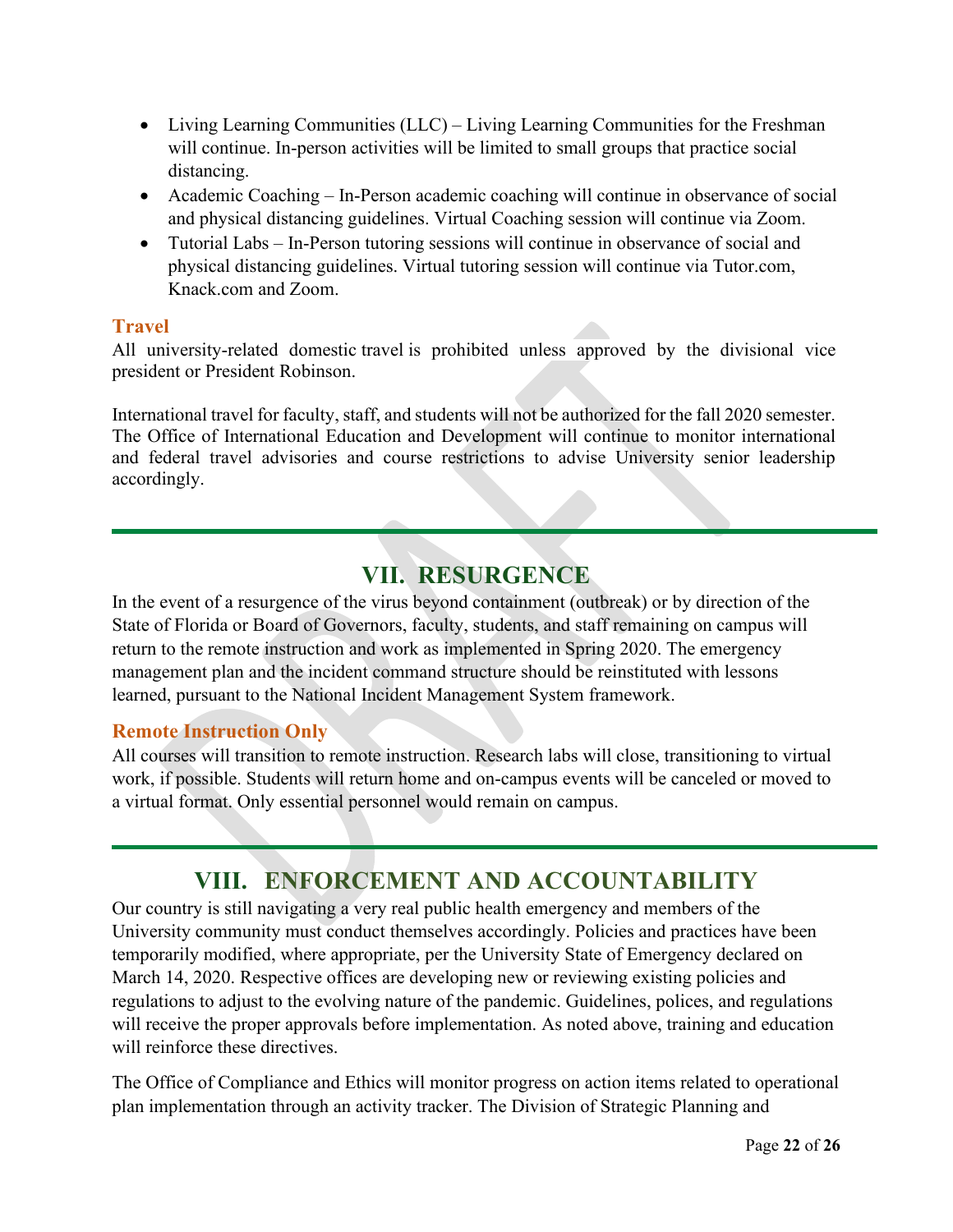Institutional Effectiveness will develop dashboards to track implementation and benchmarking goals.

Failure to follow required behavioral expectations and University policies and regulations related to COVID-19, including face covering and training requirements, is considered, at a minimum, a basis for violation of section 9.5 of the Student Code of Conduct (students) or Section 3 of the University Code of Conduct (faculty and staff) and may result in disciplinary action. Failure of visitors and vendors to follow University expectations may result in loss of access to University facilities and services.

### **IX. CONCLUSION**

<span id="page-22-0"></span>The University is committed to providing an environment for faculty, staff, and students that aligns with best practices in response to the COVID-19 pandemic. Operational and instructional enhancements support the University's mission to provide an excellent academic and overall experience for the students entrusted to us and support faculty and employees in their work.

We also recognize that reinforcing prevention behaviors is essential on campus and throughout our local community. The University continues to partner with law enforcement, hospitals, health care providers and the business community to reinforce social norms in a COVID-19 world.

Florida A&M University's Operational Plan for fall 2020 is a living document, allowing for flexibility and change as developments in the state of the pandemic unfold. The University will execute a successful re-opening with continued efforts from all members of the University, as well as our local and statewide partners.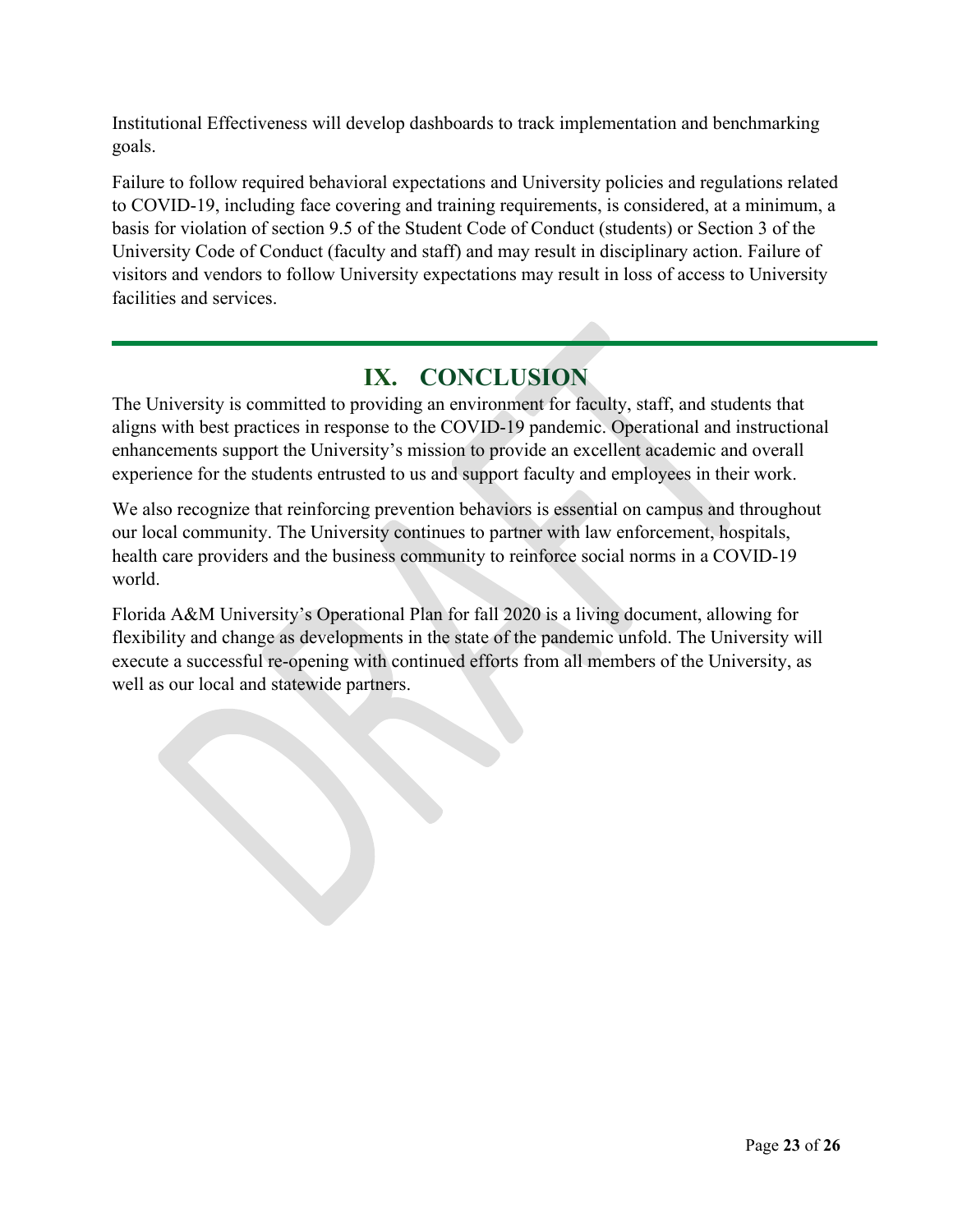| <b>FAMU Campus</b> | <b>Community-Based Testing Site</b>                               |
|--------------------|-------------------------------------------------------------------|
| Location           |                                                                   |
| Tallahassee        | FAMU-Bond COVID-19 Testing Site, Bragg Stadium                    |
|                    | Walk-Up testing                                                   |
| Quincy             | Capital Regional Medical Center - Gadsden Memorial Campus         |
|                    | 23186 Blue Star Highway                                           |
|                    | Walk- up testing                                                  |
|                    |                                                                   |
| Orlando            | Camping World Stadium, 1 Citrus Bowl Place                        |
|                    | Walk-Up testing                                                   |
| <b>Brooksville</b> | Hillsborough-Lee Davis Community Resource Center                  |
|                    | Walk up testing                                                   |
| Crestview          | University of West Florida, 11000 University Pkwy, Pensacola,     |
|                    | <b>FL</b>                                                         |
|                    | Drive-thru testing                                                |
| Davie              | Urban League of Broward County, 560 NW 27 <sup>th</sup> Ave., Ft. |
|                    | Lauderdale                                                        |
|                    | Walk-up testing                                                   |
| Jacksonville       | Legends Center, 5130 Soutel Dr.                                   |
|                    | Walk-Up testing                                                   |
| Tampa              | Hillsborough-Lee Davis Community Resource Center                  |
|                    | Walk up testing                                                   |

### <span id="page-23-0"></span>**Appendix A: Florida COVID-19 Community-Based Testing Sites**

Information from the Department of Emergency Management:<https://flcovidtest-floridadisaster.hub.arcgis.com/>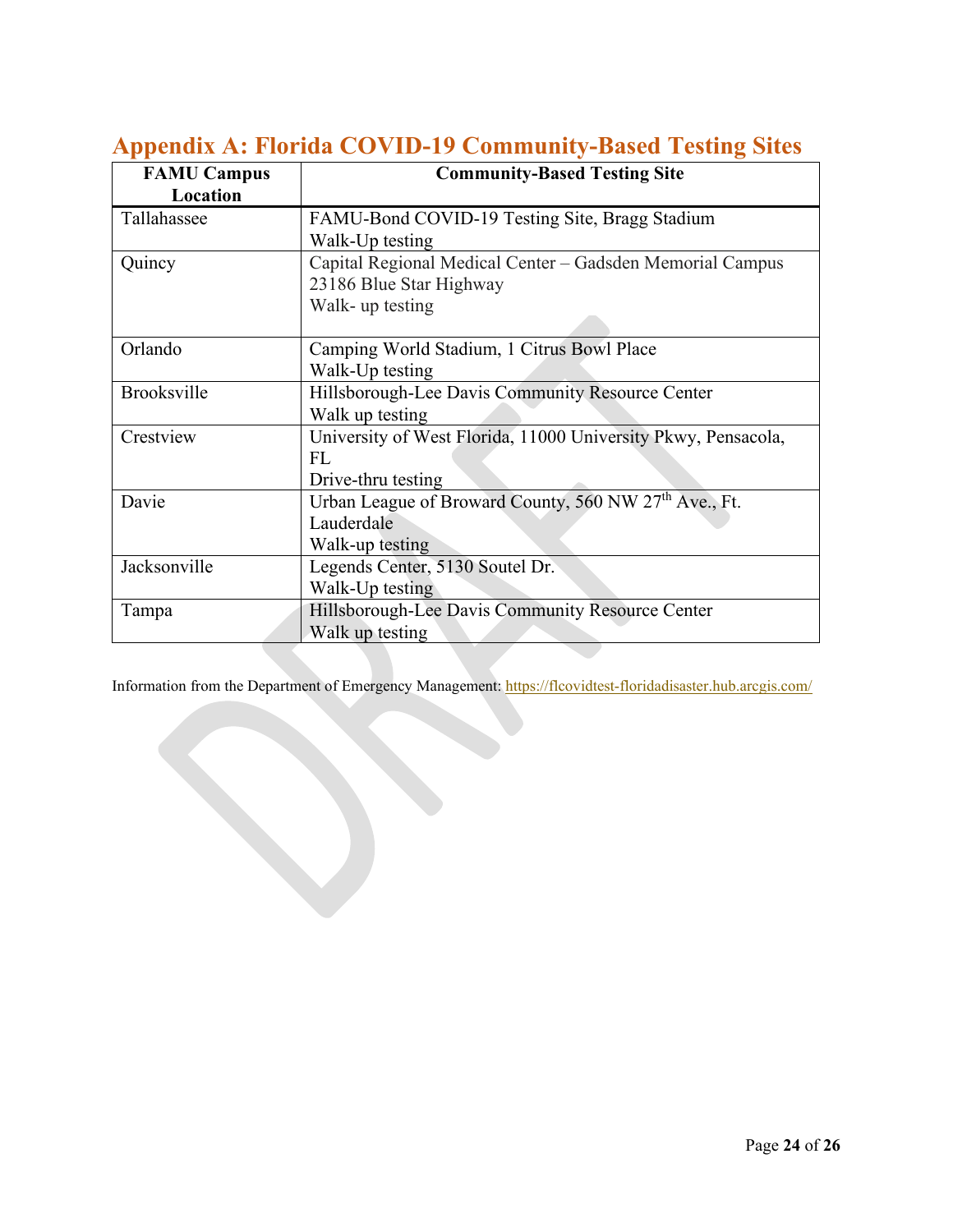# <span id="page-24-0"></span>**Appendix B: Risk Assessment Tool**



**COVID-19 Risk Assessment Tool**